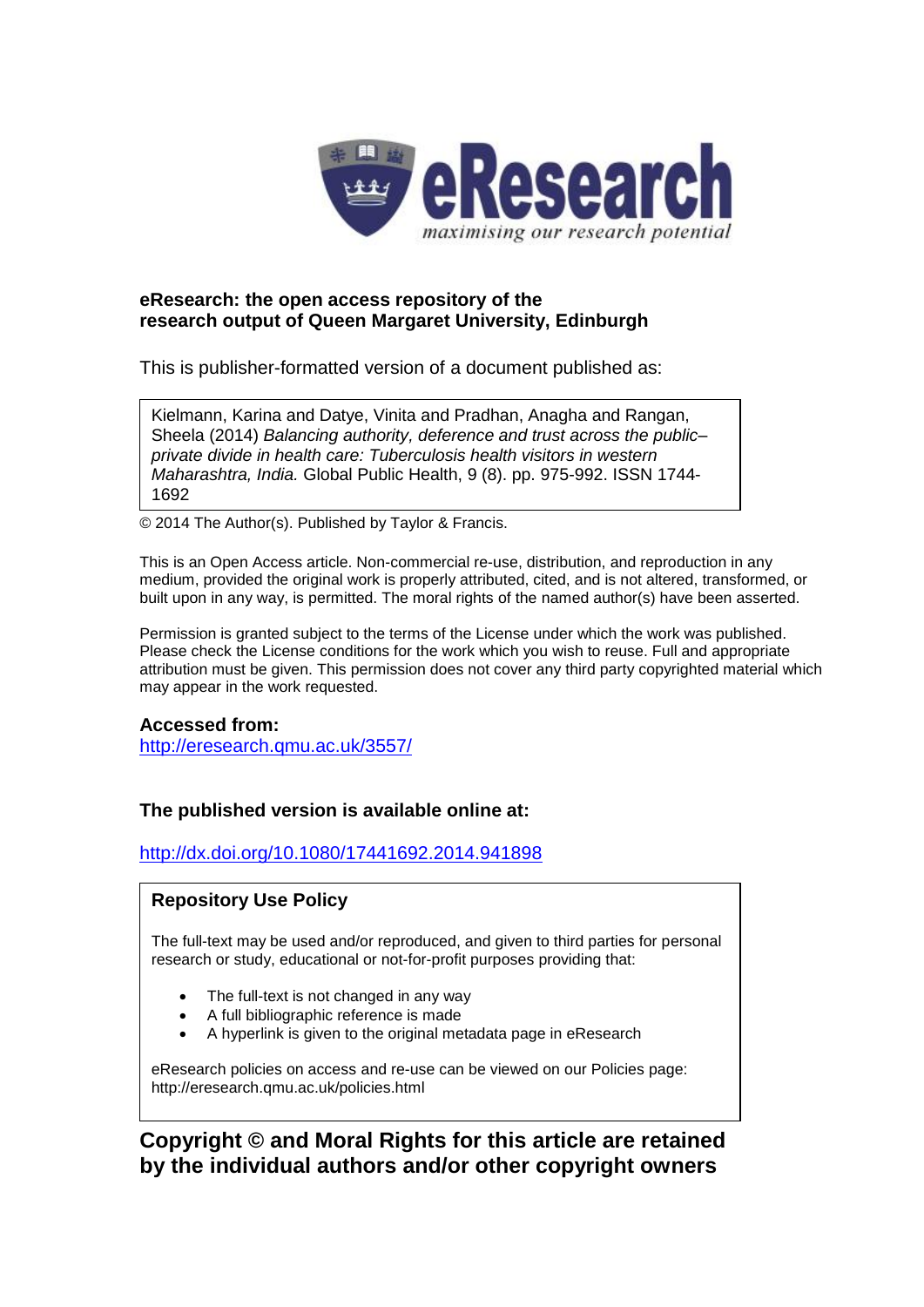This article was downloaded by: [Queen Margaret University] On: 01 September 2014, At: 01:59 Publisher: Routledge Informa Ltd Registered in England and Wales Registered Number: 1072954 Registered office: Mortimer House, 37-41 Mortimer Street, London W1T 3JH, UK



# **Global Public Health: An International Journal for Research, Policy and Practice**

Publication details, including instructions for authors and subscription information: <http://www.tandfonline.com/loi/rgph20>

# **Balancing authority, deference and trust across the public–private divide in health care: Tuberculosis health visitors in western Maharashtra, India**

Karina Kielmann<sup>a</sup>, Vinita Datye<sup>b</sup>, Anagha Pradhan<sup>b</sup> & Sheela Rangan<sup>b</sup>

<sup>a</sup> Institute for International Health & Development, Queen Margaret University, Edinburgh, Scotland

**b** Centre for Health Research & Development, Maharashtra Association of Anthropological Sciences, Pune, India Published online: 22 Aug 2014.

**To cite this article:** Karina Kielmann, Vinita Datye, Anagha Pradhan & Sheela Rangan (2014): Balancing authority, deference and trust across the public–private divide in health care: Tuberculosis health visitors in western Maharashtra, India, Global Public Health: An International Journal for Research, Policy and Practice, DOI: [10.1080/17441692.2014.941898](http://www.tandfonline.com/action/showCitFormats?doi=10.1080/17441692.2014.941898)

**To link to this article:** <http://dx.doi.org/10.1080/17441692.2014.941898>

# PI FASE SCROLL DOWN FOR ARTICLE

Taylor & Francis makes every effort to ensure the accuracy of all the information (the "Content") contained in the publications on our platform. Taylor & Francis, our agents, and our licensors make no representations or warranties whatsoever as to the accuracy, completeness, or suitability for any purpose of the Content. Versions of published Taylor & Francis and Routledge Open articles and Taylor & Francis and Routledge Open Select articles posted to institutional or subject repositories or any other third-party website are without warranty from Taylor & Francis of any kind, either expressed or implied, including, but not limited to, warranties of merchantability, fitness for a particular purpose, or non-infringement. Any opinions and views expressed in this article are the opinions and views of the authors, and are not the views of or endorsed by Taylor & Francis. The accuracy of the Content should not be relied upon and should be independently verified with primary sources of information. Taylor & Francis shall not be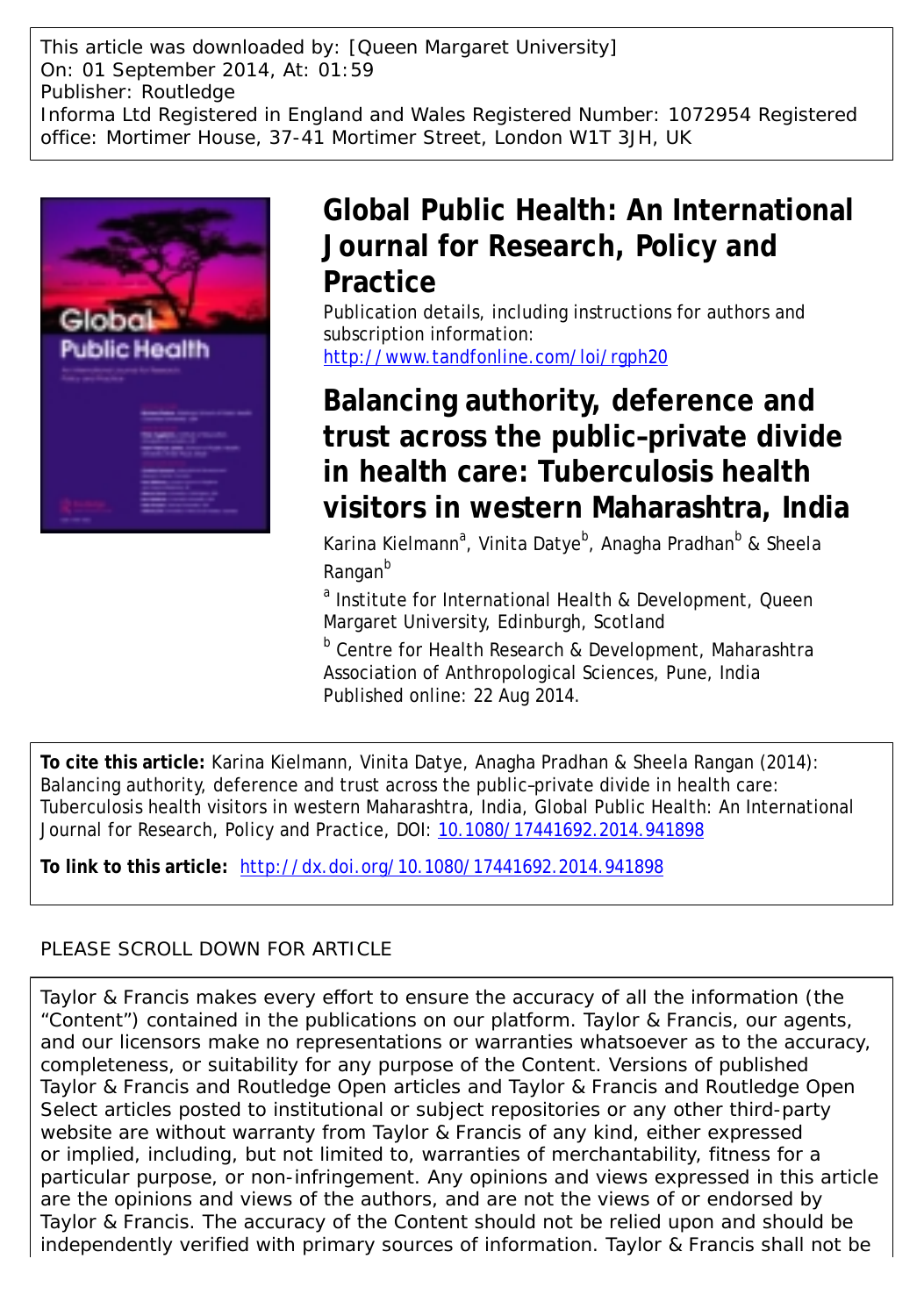liable for any losses, actions, claims, proceedings, demands, costs, expenses, damages, and other liabilities whatsoever or howsoever caused arising directly or indirectly in connection with, in relation to or arising out of the use of the Content.

This article may be used for research, teaching, and private study purposes. Terms & Conditions of access and use can be found at [http://www.tandfonline.com/page/terms](http://www.tandfonline.com/page/terms-and-conditions)[and-conditions](http://www.tandfonline.com/page/terms-and-conditions)

**It is essential that you check the license status of any given Open and Open Select article to confirm conditions of access and use.**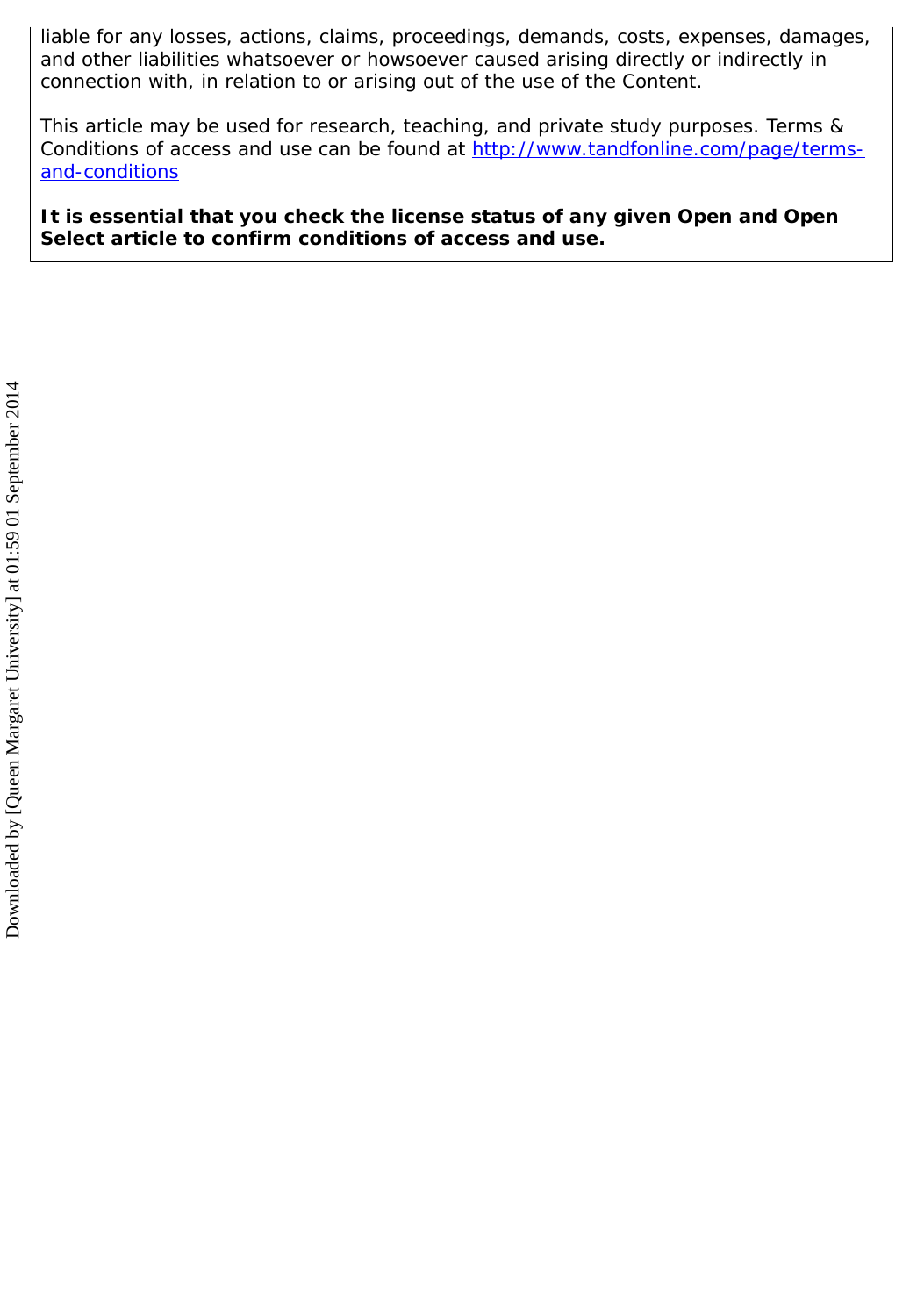# Balancing authority, deference and trust across the public–private divide in health care: Tuberculosis health visitors in western Maharashtra, India

Karina Kielmann<sup>a</sup>\*, Vinita Datye<sup>b</sup>, Anagha Pradhan<sup>b</sup> and Sheela Rangan<sup>b</sup>

<sup>a</sup>Institute for International Health & Development, Queen Margaret University, Edinburgh, Scotland; <sup>b</sup>Centre for Health Research & Development, Maharashtra Association of Anthropological Sciences, Pune, India

(Received 16 February 2014; accepted 2 July 2014)

While concepts such as 'partnership' are central to the terminology of private–public mix (PPM), little attention has been paid to how social relations are negotiated among the diverse actors responsible for implementing these inter-sectoral arrangements. India's Revised National Tuberculosis Control Programme (RNTCP) has used intermediary agents to facilitate the involvement of private providers in the expansion of Directly Observed Therapy, Short-Course (DOTS). We examine the roles of tuberculosis health visitors (TB HVs) in mediating working relationships among private providers, programme staff and patients that underpin a PPM-DOTS launched by the RNTCP in western Maharashtra. In addition to observations and informal interactions with the programme and participating health providers, researchers conducted in-depth interviews with senior programme officers and eight TB HVs. Framed by a political discourse of clinical governance, working relationships within the PPM are structured by the pluralistic context, social and professional hierarchies and paternalism of health care in India. TB HVs are at the nexus of these relationships, yet remain undervalued partly because accountability is measured through technical rather than social outcomes of the 'partnership'. Close attention to the dynamics of power relations in working practices within the health system can improve accountability and sustainability of partnerships.

Keywords: private–public mix; partnerships; tuberculosis control; India; accountability

## Introduction

The WHO-recommended DOTS (Directly Observed Treatment, Short-Course) strategy for tuberculosis (TB) control was launched and expanded in the mid-to-late 1990s through the Revised National TB Control Programme (RNTCP) in India (RNTCP, [2001](#page-20-0)). However, growing evidence confirmed that more than half of India's TB patients were likely to seek treatment from a private practitioner (PP) (Kelkar-Khambete et al., [2008](#page-19-0); Uplekar, Pathania, & Raviglione, [2001\)](#page-20-0) and to be treated with non-standardised drug regimens (Udwadia, Pinto, & Uplekar, [2010](#page-20-0)). In response, the RNTCP's second phase policy document explicitly called for engagement with non-governmental organisations (NGOs) and PPs. Consequently, within the wider transition towards models

<sup>\*</sup>Corresponding author. Email: [kkielmann@qmu.ac.uk](mailto:kkielmann@qmu.ac.uk)

<sup>© 2014</sup> The Author(s). Published by Taylor & Francis.

This is an Open Access article. Non-commercial re-use, distribution, and reproduction in any medium, provided the original work is properly attributed, cited, and is not altered, transformed, or built upon in any way, is permitted. The moral rights of the named author(s) have been asserted.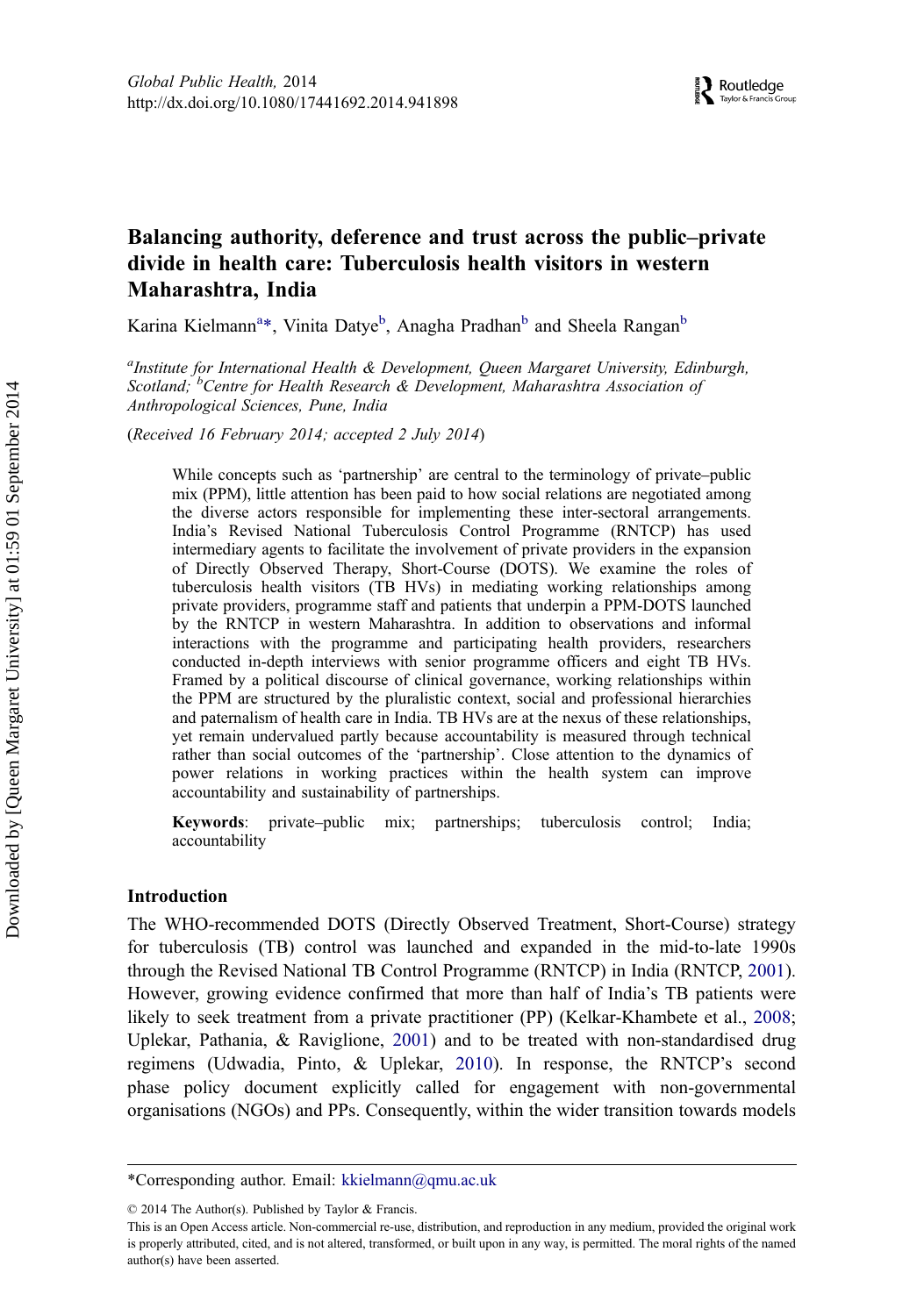of public–private partnerships (PPP) in the health sector (Uplekar, [2003](#page-20-0)), the late 1990s and first half of the new decade saw numerous attempts to involve PPs in the RNTCP (Ambe et al., [2005](#page-18-0); Arora, Sarin, & Lonnroth, [2003](#page-18-0)). Under the public–private mix for DOTS (PPM-DOTS) initiative, PPs were encouraged to engage with the RNTCP in a variety of ways – from referring patients to the public sector for diagnosis to being trained to work as Directly Observed Treatment (DOT) providers for TB patients registered for treatment under the programme.

While the experiences of involving PPs in TB care in India were pioneering (Arora et al., [2003](#page-18-0); Murthy, Frieden, Yazdani, & Hreshikesh, [2001](#page-20-0)), they rested on contested assumptions about the feasibility and sustainability of working relationships between the public and the private medical sectors (Dewan et al., [2006](#page-19-0)). The private medical sector in India is vast, pluralistic and idiosyncratic in practice. The colonial legacy of public health policy in India has meant that indigenous traditions have been neglected, resulting in marked hierarchies within the health system. The attempt to synchronise other medical traditions under  $AYUSH<sup>1</sup>$  has had limited success, not least because it has not adequately addressed the asymmetrical power relations among different medical traditions (Bhardwaj, [2010\)](#page-18-0).

High levels of mistrust and suspicion exist between the public and private sectors (De Costa, Johansson, & Diwan, [2008;](#page-18-0) Uplekar et al., [2001;](#page-20-0) Uplekar, [2003](#page-20-0); Vyas, Small, & DeRiemer, [2003](#page-20-0)): public sector staff commonly perceives PPs as irrational, profitoriented and non-compliant to TB management guidelines. In turn, private sector practitioners question the fundamental tenets of the DOTS strategy, for example, the effectiveness of intermittent treatment, the use of sputum examination for TB management and the practical implementation of the strategy (Harper, [2009;](#page-19-0) Vyas et al., [2003](#page-20-0)). Limited understanding of each other's functioning has meant that 'partnerships' generally amounted to one-sided arrangements whereby the public sector took on the lead role of recruiting, educating and monitoring PPs adherence to the RNTCP without adequate consideration of PPs' interests (Lonnroth et al., [2004\)](#page-19-0). Not surprisingly, a review of the evidence suggested that the endeavour was time and resource intensive, with commitment from both sides flagging (Mahendradhata, Lambert, Boelaert, & Van der Stuyft, [2007](#page-19-0)). Formal suggestions to strengthen the participation of PPs included referral slips, tighter maintenance of records, as well as the introduction of intermediary agents to improve communication, build trust and facilitate more effective collaboration (Ambe et al., [2005](#page-18-0); Lonnroth et al., [2004;](#page-19-0) Pradhan et al., [2011](#page-20-0); Rangan et al., [2004\)](#page-20-0).

Although initiatives like the PPM-DOTS have been in place for more than two decades, little empirical attention has been paid to the social relations among diverse actors tasked with implementing the often complex formal arrangements envisaged under such partnerships. In this paper, we describe the working roles and relationships that underpin PPM-DOTS in western India. Notably, we highlight the role of frontline health workers – the TB health visitors (TB HVs) – in mediating local terms of 'partnership' in a highly pluralistic and hierarchical health system.

The backdrop for this paper is PPM-DOTS in the RNTCP in Sundernagar (pseudonym), a highly industrialised township in the State of Maharashtra covering an area of 171 km<sup>2</sup>. It represents an unusual example of an initiative that was sustained for over a decade exclusively with resources from the programme (Pradhan et al., [2011](#page-20-0)). One of the reasons for its relative longevity was the programme's optimal use of human resources. Under the PPM-DOTS model initiated by the programme officer in Sundernagar, the local programme trained and enlisted PPs to refer their TB patients to the RNTCP for DOTS, or to serve as DOT providers themselves in an attempt to improve coverage of DOTS in areas with scant public health sector facilities. In the initial years,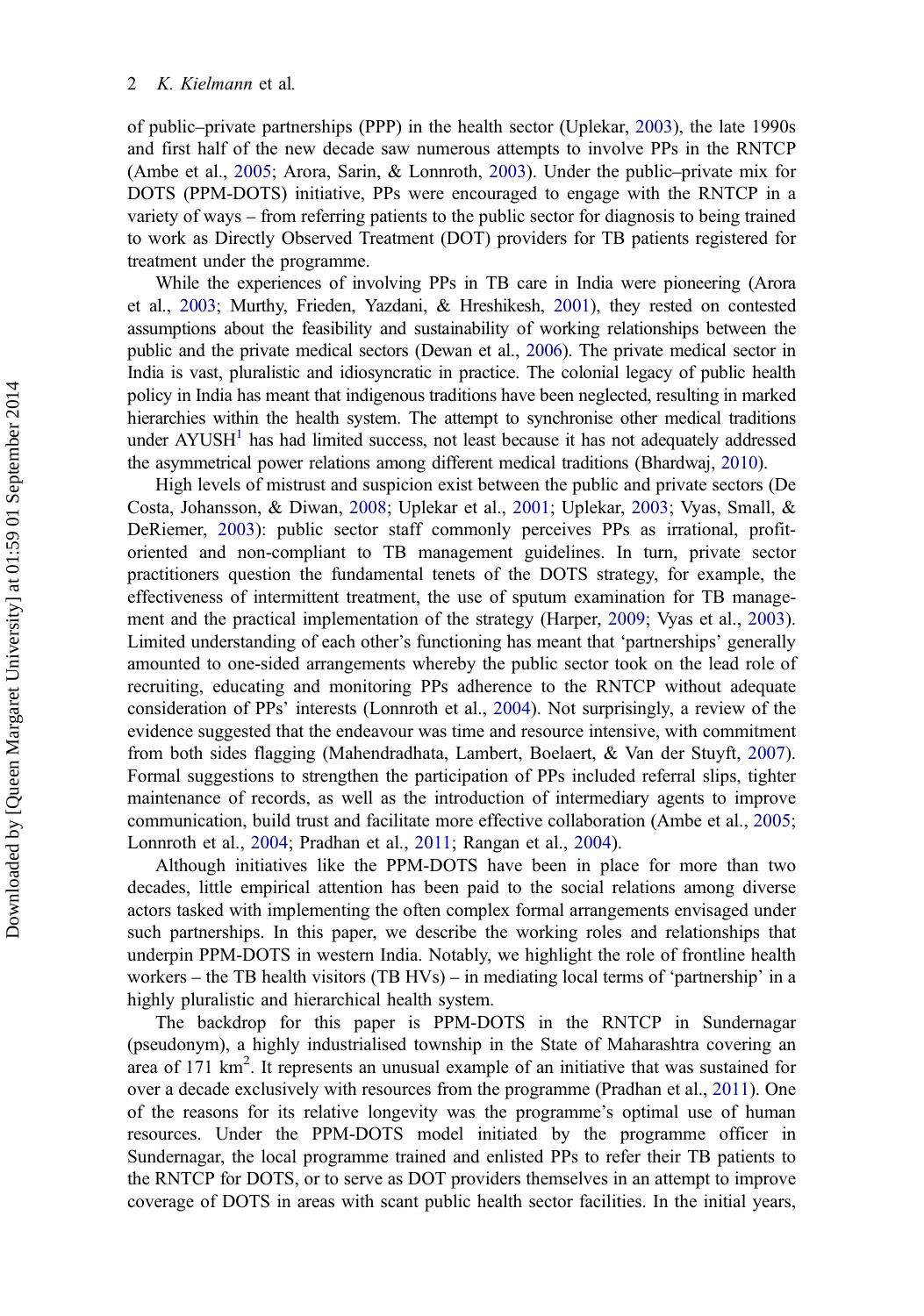the PPM-DOTS was monitored by medical officers (MOs) and para-medical supervisors. Periodic assessment of the PPM-DOTS initiative showed encouraging results in terms of promoting earlier referrals of patients who sought treatment from PPs involved in the PPM-DOTS as opposed to those not involved in the initiative. As the number of participating PPs increased, and referrals from the enlisted PPs became more erratic and less reliable, the need for additional capacity for monitoring was recognised (Pradhan et al., [2011](#page-20-0)). To this purpose, the City TB Officer (CTO) in Sundernagar decided to enlist TB  $HVs<sub>2</sub><sup>2</sup>$  $HVs<sub>2</sub><sup>2</sup>$  $HVs<sub>2</sub><sup>2</sup>$  contractual field staff normally responsible for outreach activities, to recruit PPs for the programme and monitor those who became affiliated with the programme.

The extended role for TB HVs and the relationships they develop with patients, PPs, programme staff and supervisors form the subject of our analysis in this paper: as active but hidden links in the PPM-DOTS, the TB HVs offer a unique lens for understanding how 'partnerships' are negotiated and sustained by actors in local health systems contexts. This emphasis on social relations, and more broadly, the socio-political contexts in which health systems are embedded, is core to an anthropological approach to medical systems (Baer, Singer, & Susser, [2003\)](#page-18-0), but remains a fairly recent perspective in the global health systems literature (Atkinson, [2002](#page-18-0); Bloom & Standing, [2008](#page-18-0); Freedman, [2005;](#page-19-0) Gilson, [2003;](#page-19-0) Gilson et al., [2011](#page-19-0)). Empirical work on social relations in health systems has tended to focus narrowly on patient–provider relations, and remains relatively unexplored in low- and middle-income settings (Ozawa & Sripad, [2013](#page-20-0); Rowe & Calnan, [2006\)](#page-20-0). We aim to contribute to addressing these gaps by embedding our analysis of TB HVs' working relationships and their understandings of accountability both within the clinical governance structures of the RNTCP as well as the broader organisational culture of the Indian health system within which it operates.

#### Methodology

## Context of study

The CTO of Sundernagar approached an academic NGO based in Pune to collaborate on an operations research study exploring the factors that motivated PPs' involvement in the PPM-DOTS and to test the feasibility of different interventions to strengthen the PPM. Two of the authors (Vinita Datye and Anagha Pradhan) were employees of the NGO at the time and had lead roles in conducting the research and interventions in this project. In addition to the formal data collection conducted as part of the research, Datye and Pradhan were in regular and close contact with the Sundernagar programme staff over the course of two years. The frequent opportunities to observe interactions with various stakeholders in the intervention enhanced researchers' understanding of how the PPM-DOTS was implemented on the ground.

#### Data collection

Together with three research assistants, Datye and Pradhan were involved in a series of studies that examined the perspectives of different actors within the PPM-DOTS. Prior to the operations research study, a census conducted by the programme listed 767 PPs in Sundernagar, including PPs practicing Western biomedicine (allopathy) as well as three of the alternative medical traditions that make up the Indian health system (Ayurveda, Homeopathy and Unani). A survey conducted with  $497$  of these  $PPs<sup>3</sup>$  $PPs<sup>3</sup>$  $PPs<sup>3</sup>$  examined  $PPs<sup>3</sup>$ referral practices as well as enablers and barriers to their participation in the PPM-DOTS. This sample included 164 PP-DOT providers in the programme catchment area. Less than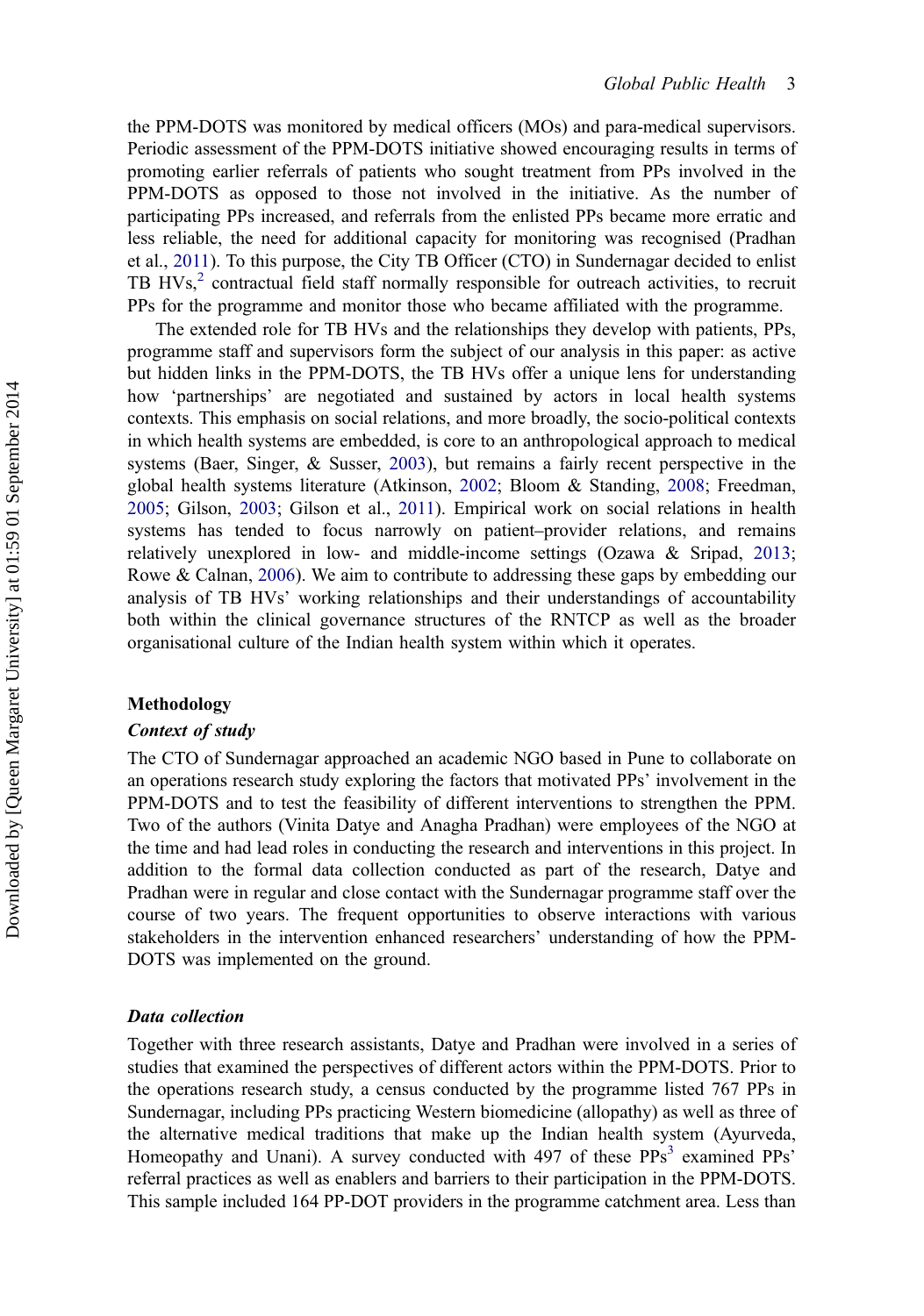#### K. Kielmann et al.

one-fifth of the PPs were practising allopaths (14%) while more than half were ayurvedic practitioners (57%). Findings indicated that although a majority (87%) of the PPs referred to the RNTCP, only a quarter of these received feedback regarding the diagnosis of the patients. The PPs suggested that better communication and feedback from the programme would be important for sustaining the initiative. In order to obtain a more in-depth understanding of referrals, communication and working relations of the PPM-DOTS in Sundernagar, semi-structured interviews were conducted with patients and with PPs to document the experiences of providing and receiving DOT at a PP-DOT centre. Datye and Pradhan also conducted in-depth interviews with three acting programme officers – the CTO and the two MOs – as well as with the former CTO who had initiated the PPM-DOTS in Sundernagar.

In reviewing these sources of data, the TB HVs emerged as crucial intermediaries in the facilitation of PPM-DOTS. Consequently, the researchers conducted in-depth interviews with eight of the 11 TB HVs working with the programme at the time<sup>[4](#page-18-0)</sup> about their role in the expansion of the PPM-DOTS, field challenges and suggestions to overcome these challenges. Interviews were conducted in pairs, after obtaining written consent from interviewees. All interviews were conducted in Marathi or English with the help of semi-structured interview guides. This paper draws primarily on the interviews conducted with TB HVs, but also makes reference to two of the interviews with programme officers and interviews with PPs.

#### Data analysis

The in-depth interviews with TB HVs and programme officers were tape recorded, transcribed and translated where necessary. They were read through several times by the authors. As a first step, the interviews were manually coded around important themes explored during the interviews (role in the expansion of the PPM-DOTS, field challenges and suggestions to overcome these challenges). Further codes, for example, around the scope, nature and consequences of particular roles for working relationships, were inductively derived and discussed among the researchers to refine a preliminary code list. The interview data were managed using the qualitative data management package – Atlas Ti (AtlasTi 4.2, 1997–2003 The Scientific Software Development Berlin). Frequencies of the coded data excerpts helped to further revise the code list, for example, by combining some codes that were too narrow, and breaking down others that were too broad. Three of the four authors including Datye and Pradhan were involved in developing codes and the process of coding. The coded data were entered into matrices relating to the four domains of relationships set out by the framework ([Figure 1](#page-7-0)) in order to examine trends as well as tensions in the ways these relationships were articulated and experienced.

# Conceptual framework

Although their formal visibility is low, the TB HVs are not just part of the 'organisational machinery' of the RNTCP but rather 'reflective, responsive human beings embedded in networks of social relations' (Blaauw, Gilson, Penn-Kekana, & Schneider, [2003,](#page-18-0) p. 23). An important strand of recent work on social relations in health systems has centred on the notion of trust as a crucial element underpinning collaboration among health systems actors to achieve health outcomes. While the literature emphasises both inter-personal as well as institutional relations of trust (Gilson, [2003](#page-19-0); Rowe & Calnan, [2006\)](#page-20-0), most empirical work has focused on patient–provider relationships without adequate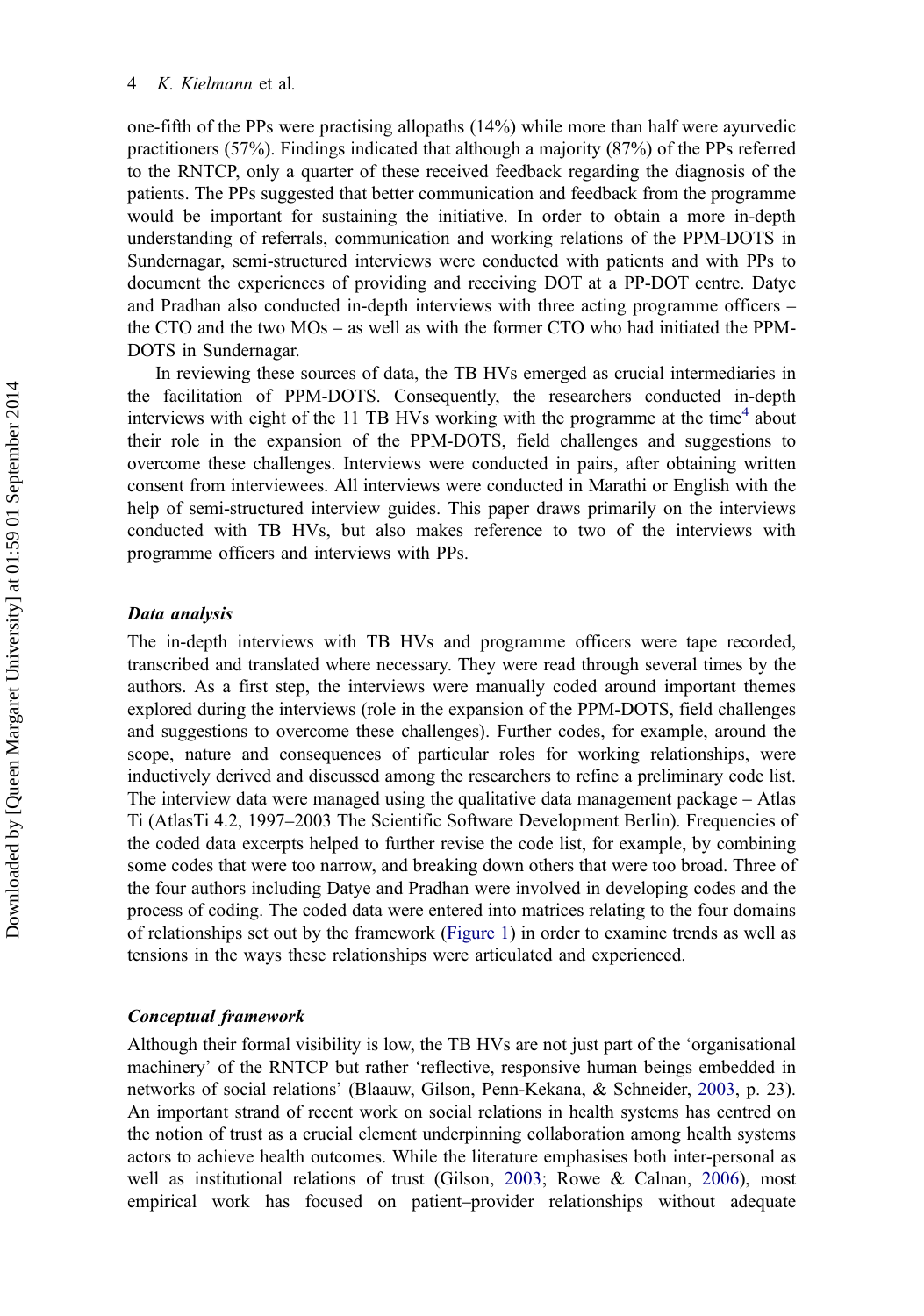<span id="page-7-0"></span>

Figure 1. Relationship domains in the health system. Note: Original diagram from Newman [\(1998](#page-20-0)).

consideration of the broader context of workforce relationships within which these take place. A recent review of health systems trust measures confirms that most focus on relationships among doctors, nurses and patients rather than examining organisational interactions at the health system and societal level (Ozawa & Sripad, [2013](#page-20-0)). In order to map the web of social relations that sustain the Sundernagar PPM-DOTS, we drew on Newman's categorisation of public sector relationships in the health system (Newman, [1998;](#page-20-0) Figure 1). These include: *service relationships*, i.e. frontline interactions between health care workers and patients; *organisational relationships*, *i.e.* interactions between managers and workers, between colleagues or between different categories of health workers; *inter-organisational* relationships, *i.e.* relationships with external organisations such as suppliers, PPs and NGOs; and finally *political relationships*, referring to the broader context of relationships between governments and citizens. The framework highlights the interconnectedness of domains, and specifically of the crucial role of social relationships within the health system.

We suggest that the Sundernagar PPM-DOTS represents a micro-system that embodies the full range of these domains. In their interactions with patients, PPs, programme staff and supervisors, TB HVs are at the intersection of the service, organisational and inter-organisational relationships as described by Newman. The working relationships that TB HVs form and sustain as part of their extended role in the PPM-DOTS involve complex negotiations of social and professional hierarchy, regulatory frameworks and personalised moral imperatives in TB care. While these relationships are framed by an overarching political discourse about the accountability of the RNTCP to patient-citizens, they are also undoubtedly shaped by the organisational culture of the Indian health system, which in turn reflects wider normative societal values (Gilson, [2003](#page-19-0)). In line with these considerations, we adapted Newman's framework to structure our analysis in this paper [\(Figure 2\)](#page-8-0).

## **Results**

## Profile of TB HVs

The eight TB HVs varied widely in their qualifications and years of experience ([Table 1](#page-9-0)). Most of the TB HVs had received practical training related to their tasks ranging from patient counselling to administrative duties such as monitoring of treatment cards and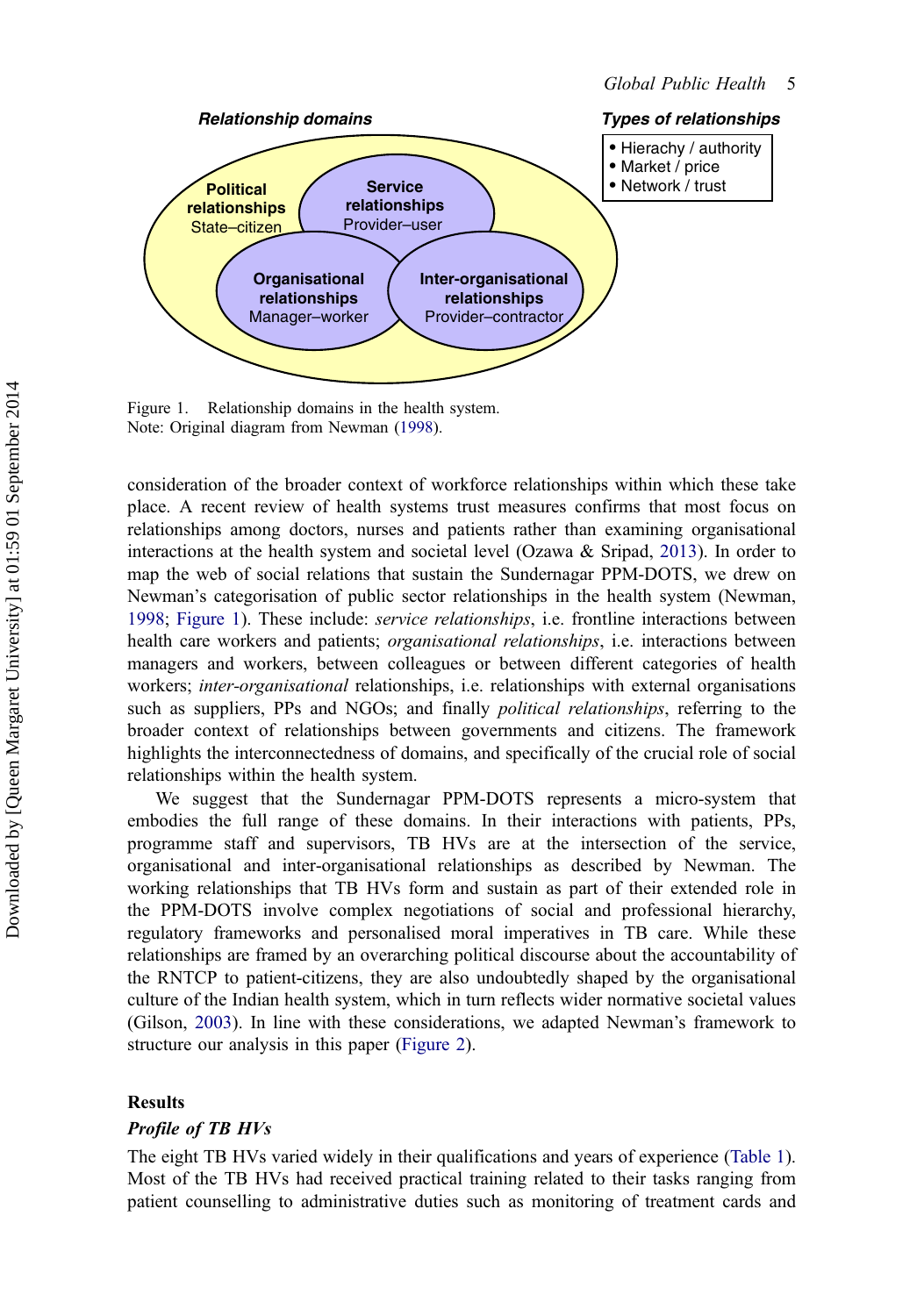<span id="page-8-0"></span>

Figure 2. Relationship domains in PPM-DOTS. Note: Adapted from Newman [\(1998\)](#page-20-0).

boxes kept at the private clinics. This training was provided both formally as well as informally through observations, field visits with TB supervisors and other TB HVs.

# Service relationships: TB HVs and patients

Our RNTCP is the only programme where we care for patients. We go after the patients. None of the other *programmes* are like this [...]Apart from the TB control society, nobody goes to people's houses to give tablets, nobody goes to patients' homes to invite them – 'please come for treatment'. [Ganesh, male TB HV with one and a half years of experience; for all quotes words spoken in English have been underlined, quotes within quotes are italicised]

After patients are diagnosed at a designated microscopy centre, they are assigned an accessible public or private (managed by a PP) DOT centre. The TB HVs make home visits to the newly diagnosed patients in a specified catchment area to confirm the address. When patients are assigned to a PP-DOT provider, TB HVs carry individualised 'patient-wise' treatment boxes and introduce the patient to the PP. The PP-DOT provider looks after the patient's treatment while the TB HVs cross-check treatment boxes and cards to identify treatment 'interrupters':

Once we are [at the DOT centre] we have only this to do – see the cards, check the box, see if the card and the box match, is the patient due for follow-up? Is the patient on DOT? [i.e. regular in his medication-taking] If not then retrieve immediately. [Prashant, three years of experience]

TB HVs are in close contact with patients diagnosed and initiated on DOTS. While interactions with patients in clinical settings are to some extent prescribed by programme guidelines, $5$  home visits involve a shift of familiar terrain. TB HVs are sensitive to the patients' need for confidentiality, and often have to use subtle skills to balance trust with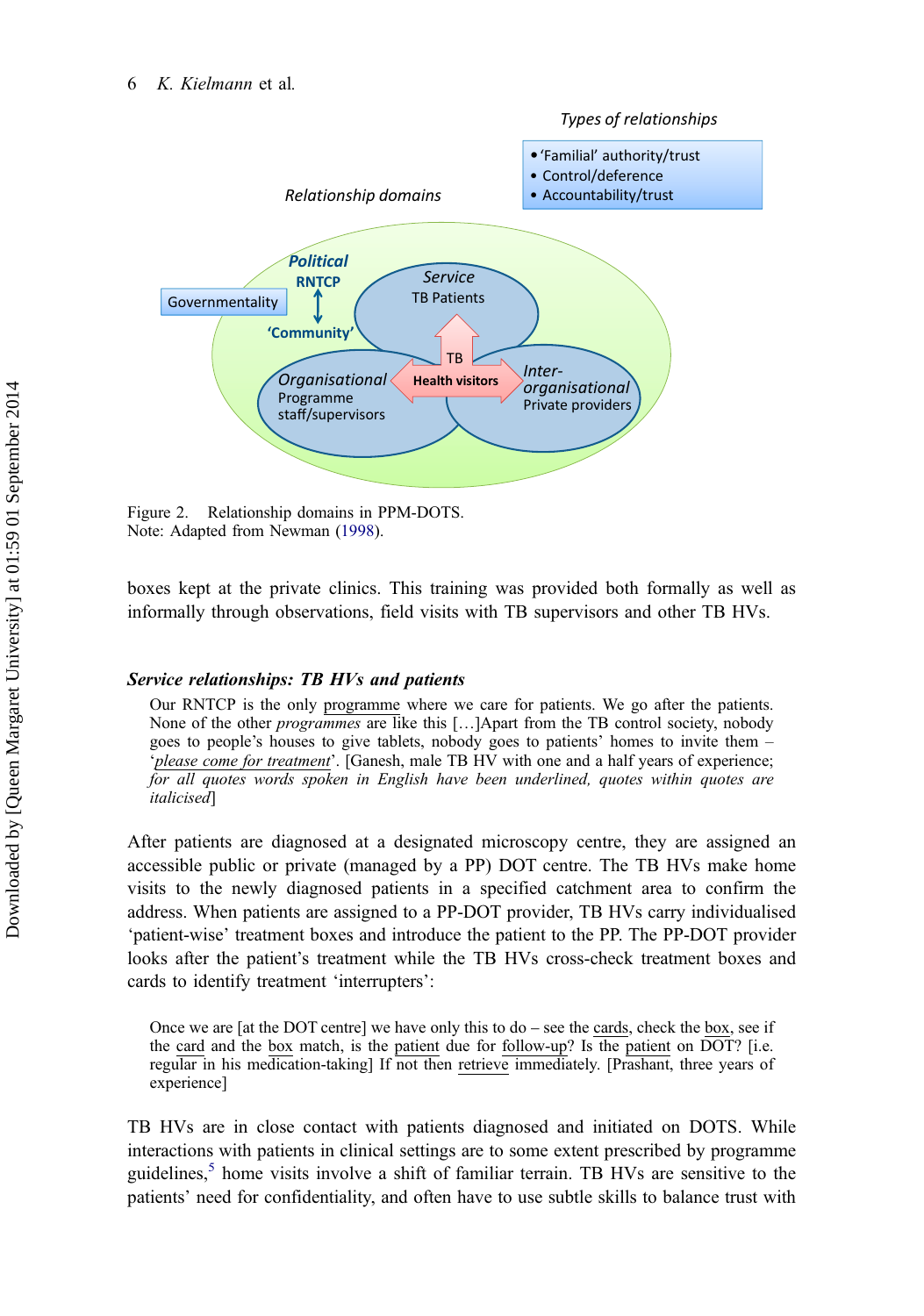|                | Name<br>(pseudonyms) | <b>Sex</b> | Years of<br>experience in<br>Sundernagar | <b>Oualifications</b>                                                                                                |
|----------------|----------------------|------------|------------------------------------------|----------------------------------------------------------------------------------------------------------------------|
|                | Shubha               | F          | 5                                        | Higher secondary (12th std) $\&$ certificate course in                                                               |
|                | Krishna              | M          | 5                                        | Medical Laboratory Technology<br>Graduate & Sanitary Inspector                                                       |
| 3              | Rajesh               | M          | 5                                        | Higher secondary (12th std), diploma in Industrial                                                                   |
|                |                      |            |                                          | Technology & Sanitary Inspector                                                                                      |
| $\overline{4}$ | Prashant             | M          | 3                                        | Masters in Social Work                                                                                               |
| 5              | <b>Shailesh</b>      | M          | 3                                        | Graduate, Sanitary Inspector & was pursuing his<br>Masters in Social Work externally at the time of the<br>interview |
| 6              | Anand                | M          | 3                                        | Graduate & Sanitary Inspector                                                                                        |
| 7              | Ganesh               | M          | 1.5                                      | Higher secondary (12std) and Sanitary Inspector                                                                      |
| 8              | Vivek                | M          |                                          | Graduate (Lab Technician)                                                                                            |

<span id="page-9-0"></span>Table 1. Profile of TB HVs.

authority, including the need to safeguard the patient's identity. Shubha describes a home visit:

If we go to a home, then the neighbours gather around immediately. Then we say that we are friends or relatives. That is how the patient also understands these people [TB HVs] have come from the hospital…or even if we go without [advance] notice, we do not identify ourselves [by saying] that we have come from the hospital. When we go inside the home, there are no outsiders. It is only then that we tell them that we have come from [name] hospital. [Shubha, five years of experience]

TB HVs compensate for PP-DOT providers' inability to counsel the patients at length. Successful 'retrieval' of treatment 'interrupters' involves long hours in the field and occasionally home visits after working hours. Many TB HVs assume a quasi-familial authority in prescribing advice regarding healthier lifestyles and chiding and cajoling patients to comply with DOTS. Especially in cases where patients have interrupted or stopped treatment, TB HVs see it as their obligation to intervene at the household level: 'We definitely tell their parents or wife, whoever is at home. And we also give them information about what could happen if he does not take medicines' (Krishna, five years of experience). Drastic measures to retrieve defaulting patients may be used occasionally, as described by Rajesh:

We told the patient: 'If you don't take your medicines we will bring the police to your house!' At that time we took [name of TB HV] there and pretended that he was a policeman. He said: 'Why aren't you taking your tablets? Come to the police station.' He put such pressure on the patient. After that he [patient] said: 'Okay sir, I will take the tablets'. First we took him to the centre and gave him the tablets. Then we told him that [name of TB HV] was not a policeman: 'We just pretended he was one for your own good'. [Rajesh, five years of experience]

While likely to represent a rare instance, Rajesh's narration of this episode indicates the level of action deemed justifiable in extreme cases. Yet, exposed to the intimate facets of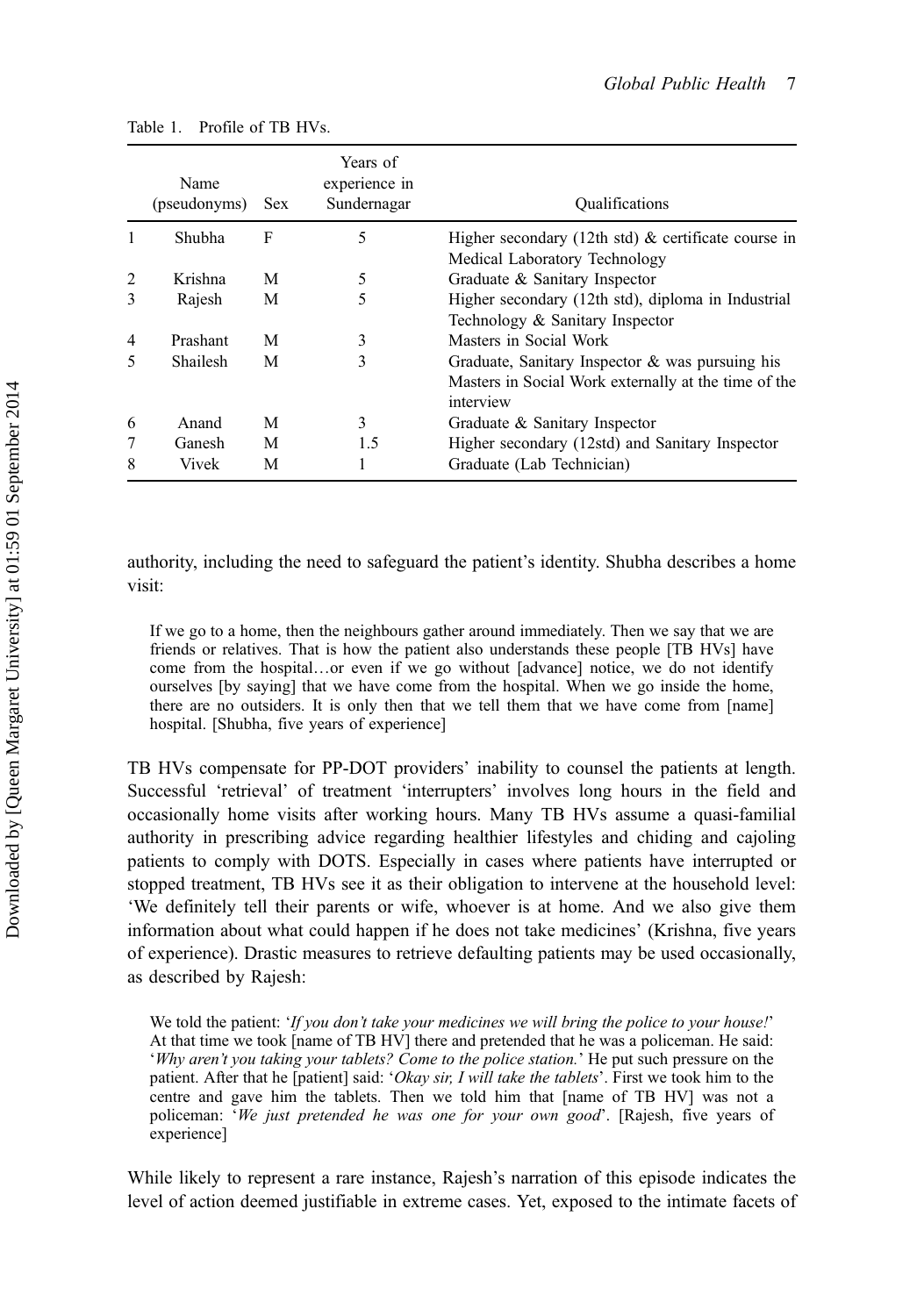patients' lives and life circumstances, the TB HVs also express ambivalence regarding the rigidity of the DOT approach. Krishna admits that 'some patients have too many problems … in their case there should be flexibility. In these cases I feel it is alright even if it is not DOT'.

Patients' deference to the authority of the TB HV is tempered with faith. Interventions with patients are often far-reaching and often described in moral terms. Krishna's story about Shankar, a Category I sputum positive patient, indicates the importance of building relationships across family ties and formal contacts with the health system:

When he [Shankar] found out that he had TB and told his wife, she informed her natal family and they immediately came to take her away. They said: 'No, we won't let her stay here with you!' He came to me and said: 'Sir, it is like this. My wife is saying she wants to go back to her native place and now what do I do? If my wife goes away who will feed me? [...]So please give me these medicines at my native place  $[\dots]$  said to him: 'If you go to your native place, will you have the facility for these medicines, investigations? What if something happens? [...]I will come to your house or you bring your family here, let us explain to them. Let's see if they listen'. He brought his family, his in-laws. I explained to them and clarified whatever doubts they had. But even after I had explained, they were not satisfied. Then the next day I asked them to come to the TU [TB Unit]. They came, we spoke with madam [referring to Medical Officer in charge] […]When their doubts were clarified [Shankar's] wife stayed and he was completely cured. [Krishna, five years of experience]

Prashant maintains that 'trust' is central to convince patients to resume treatment, and ultimately get 'cured':

The patient [who has to be re-treated] is nervous at that point. [He says] 'I did not get cured after taking so many tablets, I am going to die now'  $\ldots$ , that is generally the patient's attitude at this point. […]we counsel the patient. […]He is only 50% convinced. But he believes us, trusts us. He has six months experience[...] 'Let's do the [sputum] culture'. We tell him. 'It did not get cured but now you [also] have an injection [Streptomycin]. That might give relief'. After two, three weeks his weight increases, appetite increases and because of that he is convinced and then his self-confidence increases. He says: 'I will be cured' and he gets cured. [Prashant, three years of experience]

The power of responsibility features strongly in vocational narratives. Prashant had the choice of a better paying government job as an HIV counsellor, but became a TB HV, justifying his preference by saying: 'There we can only counsel a patient but not cure him. Here we can cure the patient [...] There is a lot of travelling, outdoor work involved in this job, but I do not mind it'. Krishna describes the eventual recovery of an elderly TB patient he followed, as a driving motivation for his work:

I repeatedly reassured him, he took his medicines diligently and I cured him. On the day his final x-ray was taken – madam [Medical Officer] took a look at the x ray and told him 'you are cured' ... the elderly man fell at my feet. I was overwhelmed ... in this life I may or may not do anything else but I earned this satisfaction … I got the satisfaction that I saved a life.

#### Inter-organisational relationships: TB HVs and PPs

In addition to outreach work with patients, TB HVs in Sundernagar interact with PPs on a regular basis. However, these interactions are inherently unequal, and TB HVs struggle to gain respect as credible programme authorities. Whereas the TB HVs' relationship with patients is based in paternalism, allowing them to undertake actions 'for the patient's good',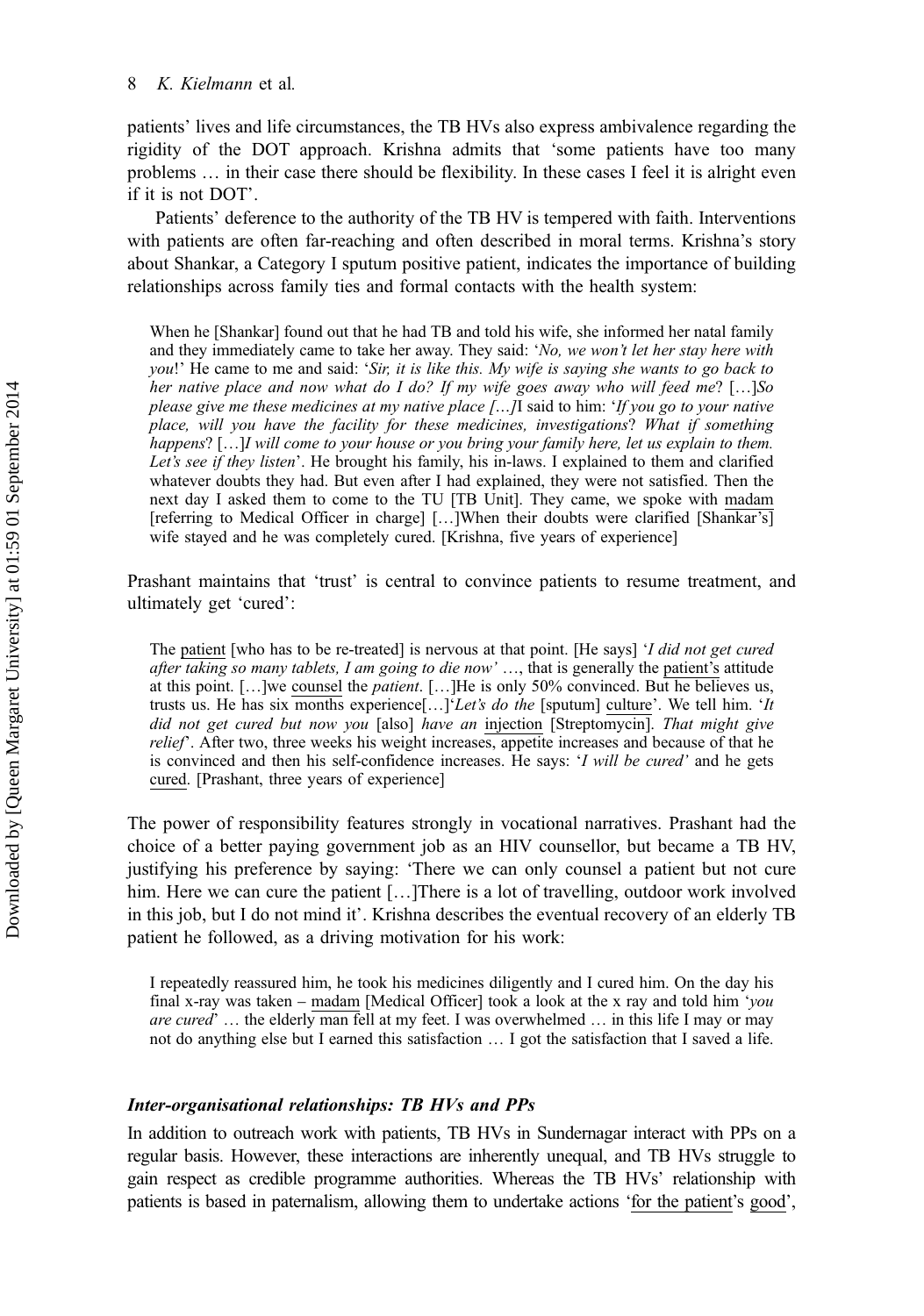their relationship with PPs is ambivalent, as they are put in the awkward position of exercising control over individuals they would normally be subservient towards.

Establishing rapport involves lengthy negotiation of hierarchy, knowledge and status. TB HVs have to overcome tainted attitudes towards the public sector. Tales of gaining respect from PPs describe rituals of submission: being forced to wait long hours outside PPs' clinics, told to come back numerous times, and occasionally having to endure disrespect from 'foul mouths'. Initial attempts to recruit PPs are also not always welcome. Ganesh recalls:

One doctor hassled me so much, right until the end […] There would be one or two patients in that sir's clinic in one to two hours. [But] still he would dilly-dally. When I went in the evening, he would say: 'Don't come at this time, it is time to light the lamps.<sup>[6](#page-18-0)</sup> Come in the morning'. If I went in the morning, he would say: 'Now, see here you are again...' just like that [dismissively]…One would get a feeling of being even below the level of a ward boy.

The non-medical status of the TB HVs often limits their interaction with the PPs, especially those trained in allopathy, who hold an MBBS degree.<sup>[7](#page-18-0)</sup> DOT represents a deskilling for some allopathic practitioners, especially physicians who feel that their role is reduced to filling out referral forms or observing patients take drugs. Prashant commented that some doctors resist this shift in roles: 'They will do an x-ray on their own or will get sputum examined from somewhere else or will give their own treatment, give [patients] tablets for a month and then refer them'. Anand, placed at a private tertiary care hospital, said he had to 'fight' to convince PPs who start patients on 'AKT' [Anti-Koch's (TB) Treatment] that 'our DOTS is also good'.

Krishna suggests that it is not only disagreement on treatment but professional complicity that limits the involvement of allopathic PPs:

They hesitate … to get involved because they are either attached to some physician or they have relations [a relationship] with some hospital. If they come across a patient with Koch's [TB], generally what they do is, they send him to a physician. Initially they get his x-ray, all investigations done from outside [private] and then later if the patient cannot afford, only then they refer to our [public] health system.

In contrast, non-allopathic doctors often see the linkage with the RNTCP as a way to boost their legitimacy as clinicians, and an opportunity to upgrade their knowledge. Prashant told us: 'We find BAMS, BHMS [non-allopathic doctors]<sup>[8](#page-18-0)</sup> ... much better than the MBBS [...] because they refer sincerely'.<sup>[9](#page-18-0)</sup>

TB HVs struggle to establish a distinct professional identity for themselves. For some PPs, TB HVs' affiliation with the programme provides them with legitimate credentials, as expressed by Vivek: 'In some places we tell the receptionists or sisters [nurses]: "I am from RNTCP. This is my card. I want to speak to sir in this context."' Yet in interviews with PPs participating in the programme, confusion as to the underlying occupational motive of the TB HVs was manifest: TB HVs were variously referred to as 'TB person', 'social worker', 'multi-purpose worker', 'nurse', 'doctor' and even 'WHO consultant'. Other PPs perceived the TB HV as a 'public sector employee who is doing his job and who keeps coming back' (Prashant). While mistakenly identified as such, TB HVs do not share the benefits of public sector employees. Krishna notes that although public sector DOT providers are meant to look after patients 'properly', they rarely go to the 'field' to follow up patients on DOT: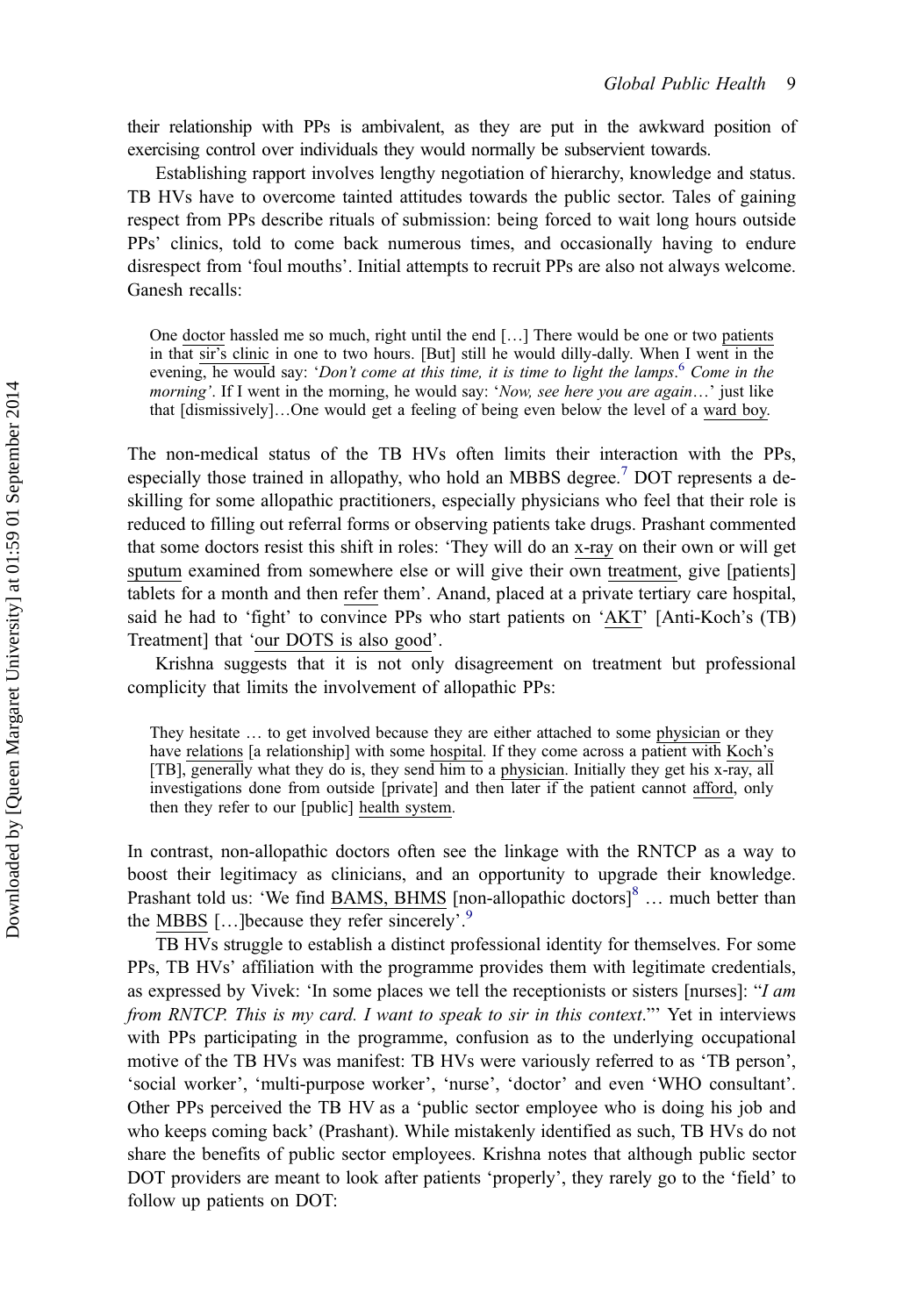#### 10 K. Kielmann et al.

They are permanent [employees of the municipal corporation] no one can do anything to them […]Here, the municipal corporation is a local self-government…everyone's father or brother is a local politician.<sup>[10](#page-18-0)</sup> If the [senior programme] officer says anything, there would be a phone call from the top [inquiring]: "why did you scold him?"

TB HVs have a particularly fine balancing act to play when using their position to both defer to, and assume authority. This is most evident when it comes to monitoring PPs' adherence to the 'rules' of PPM-DOTS. Routine exchanges with PPs are based on the review of treatment cards and treatment boxes to verify patient's regular attendance, yet 'compliance' of PPs with marking cards is low. Ganesh comments:

Some doctors never did the markings, we used to do them. Next week when we visited, we would do that, so that there was nothing pending. We regularly remind them but still there isn't as much change as should have been.

In trying to convince PPs to do their job, TB HVs must appeal to the PPs' sense of rank rather than responsibility: 'We told them: "Sir, we are pulled up by our seniors if these are not completed." Because we said this, they have started marking to a large extent' (Shailesh).

Despite the inherent imbalance in the relationship between TB HVs and PPs, Prashant suggests that sustained interaction with PPs promotes a more positive attitude towards the public sector among PPs:

When they get involved in the programme, when we interact with them, and they come for a meeting, they see our work, our record keeping etc. Then they are astonished […] They say: 'I never thought that your programme would be like this or that there would be so much transparency. But now I see that it is so.' After that they change.

'Routine' visits of the TB HVs remain the most common mode of communication for PPs with the programme. Over the course of many visits, TB HVs gain familiarity and visibility. For many PPs, the TB HV's visit provides an opportunity to follow up on referred patients and refer new patients to the programme. TB HVs discuss individual patients, their circumstances and any problems they have with taking the drugs with the PPs. Common knowledge of patients helps to diffuse some of the rank differences between TB HVs and PPs, providing a legitimate basis for shared expectations of care.

## Organisational relationships: TB HV and supervisory structures

The programme is accountable for the outcome of every patient treated. This is done using standard recording and reporting system, and the technique of 'cohort analysis'. The cure rate and other key indicators are monitored at every level of the health system, and if any area is not meeting expectations, supervision is intensified. The RNTCP shifts the responsibility for cure from the patient to the health system. [Central TB Division, Directorate General of Health Services, [2010\]](#page-18-0)

The PPM-DOTS and the engagement of TB HVs represent different mechanisms through which the RNTCP seeks to strengthen its responsiveness to the 'community' of patientcitizens, by making 'DOTS services available and accessible even in the most remote corners of India" ([www.tbcindia.org\)](http://www.tbcindia.org) and meeting preferences for providers who are "closer to and more trusted by patients' (RNTCP, [2008](#page-20-0)). The programme discourse of community accountability and citizen involvement is balanced, however, by a complex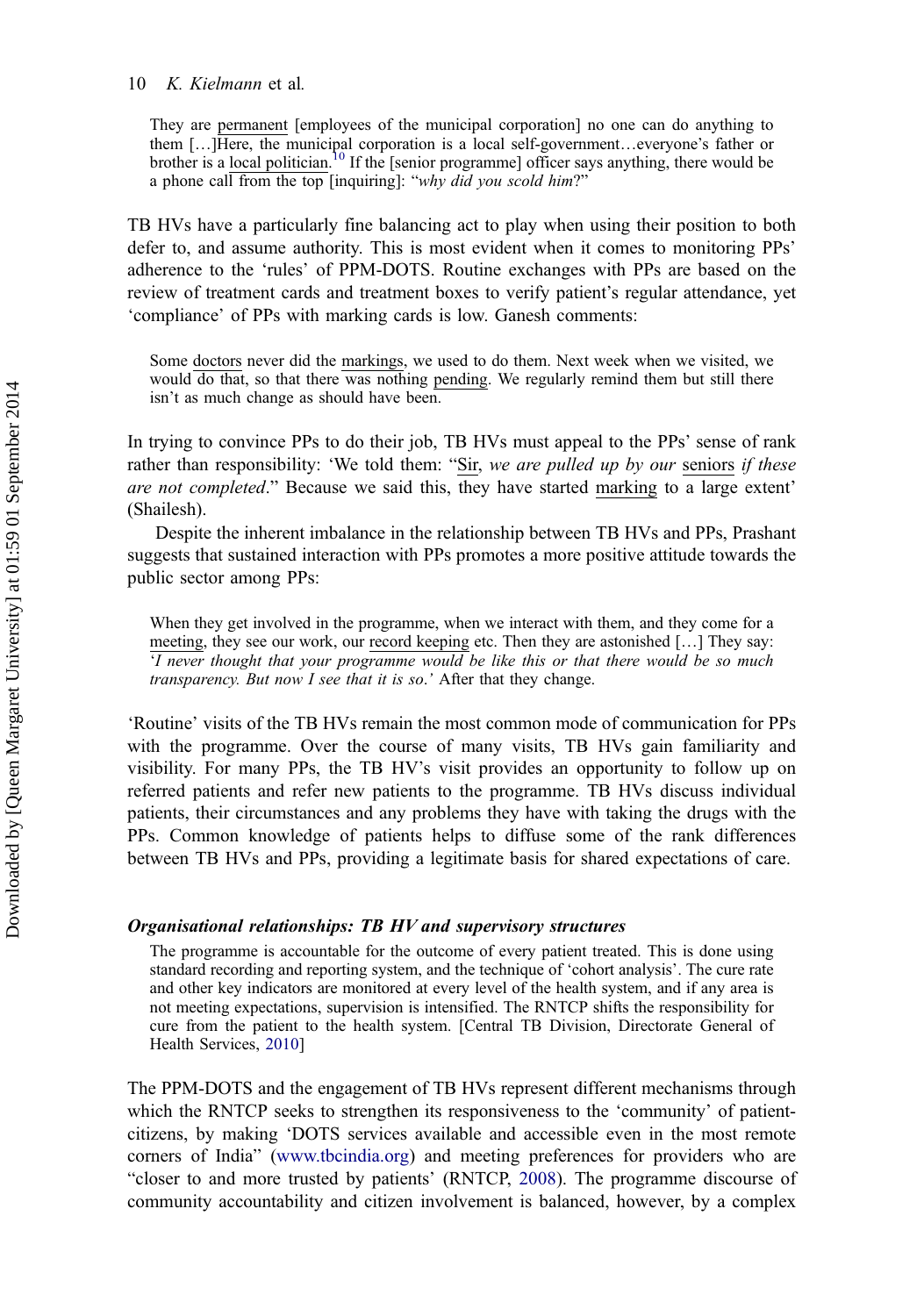internal 'hierarchy of bureaucracies' (Ambe et al., [2005](#page-18-0), p. 563). Reporting and recording systems for monitoring and evaluating outcomes of patients at every level of the health system have entailed a shift from clinical to managerial responsibilities for many medical doctors at TB centres (Fochsen, Deshpande, Ringsberg, & Thorson, [2009](#page-19-0)).

Supervision of TB HVs is rigorous as they represent the 'face of the programme' (current CTO) and are in daily contact with patients, with PPs and with the public sector DOT centres. Reporting systems are complex, involving interactions with multiple levels of supervisors. Work in the field is monitored through a field log of visits to PPs and patients and duplicate cards maintained for patients receiving DOT from DOT provider PPs. These records are reviewed by the MO TUs in the presence of the senior treatment supervisors (STS) in daily meetings where:

the routine work that we do…is presented […] all that we did yesterday and how we did it, the problems we had yesterday, how many interrupted patients there were or what other problems there were – we bring all this to their notice'. (Krishna)

The relationship between the TB HVs and their immediate supervisors is complex in nature. On the one hand, programme officers and supervisors rely on the TB HVs' fieldbased knowledge, asking their suggestions on how to increase detection rates in an area or how best to provide health education. On the other hand, senior officers endorse a fairly tight system of checks and balances. Flexibility in the TB HV's work schedule is limited. Both senior programme officers and STSs sometimes pay random and unannounced visits to the PP-DOT centres to verify that TB HVs are following the preplanned schedule of visits, that treatment cards are correctly filled in, and that 'retrieval actions' are undertaken for patients interrupting treatment. These random visits are seen by the TB HVs as measures to prevent malingering. As a result, relationships between TB HVs and supervisory staff can be strained. Ganesh, who was particularly unhappy with the way his immediate supervisor treated him, commented: 'There was no trust […] many doctors asked me if I did not get along with the STS. They told me that the STS was asking some strange questions like: "doesn't Ganesh come?"' Rajesh describes a general lack of open communication between the TB HVs and their supervisors:

Instead of talking to us they [STSs] talk directly to the MO TU. They should talk to us first. For example, there was a patient problem. We had paid a home visit…the patient's relatives were out for work during the day. When he [STS] went there he met the relatives. The relatives say that no one had come to the house to speak to them. So he [STS] directly informed the MO TU or CTO [without speaking to us]. [Rajesh, five years of experience]

While the daily review is held for each TU, weekly meetings are held to review programme performance as a whole. These meetings are attended by all senior staff as well as the TB HVs, and are presided over by the CTO. Reports on newly registered patients and the status of registered patients are presented and the TB HVs' field logs are reviewed by the CTO. While these meetings present potential spaces where TB HVs can officially voice their concerns about difficult cases, they are often hesitant to reveal doubts, as their performance is ultimately evaluated through 'cure rates', which is the proportion of new sputum positive patients in their assigned area who test sputum negative at the end of treatment. The meetings follow hierarchical patterns in communication, whereby individuals may be 'singled out' through praise, but more likely through criticism or being issued a 'memo', an official note asking for a formal explanation of a lapse in reporting. Rajesh suggests that 'only certain people are subject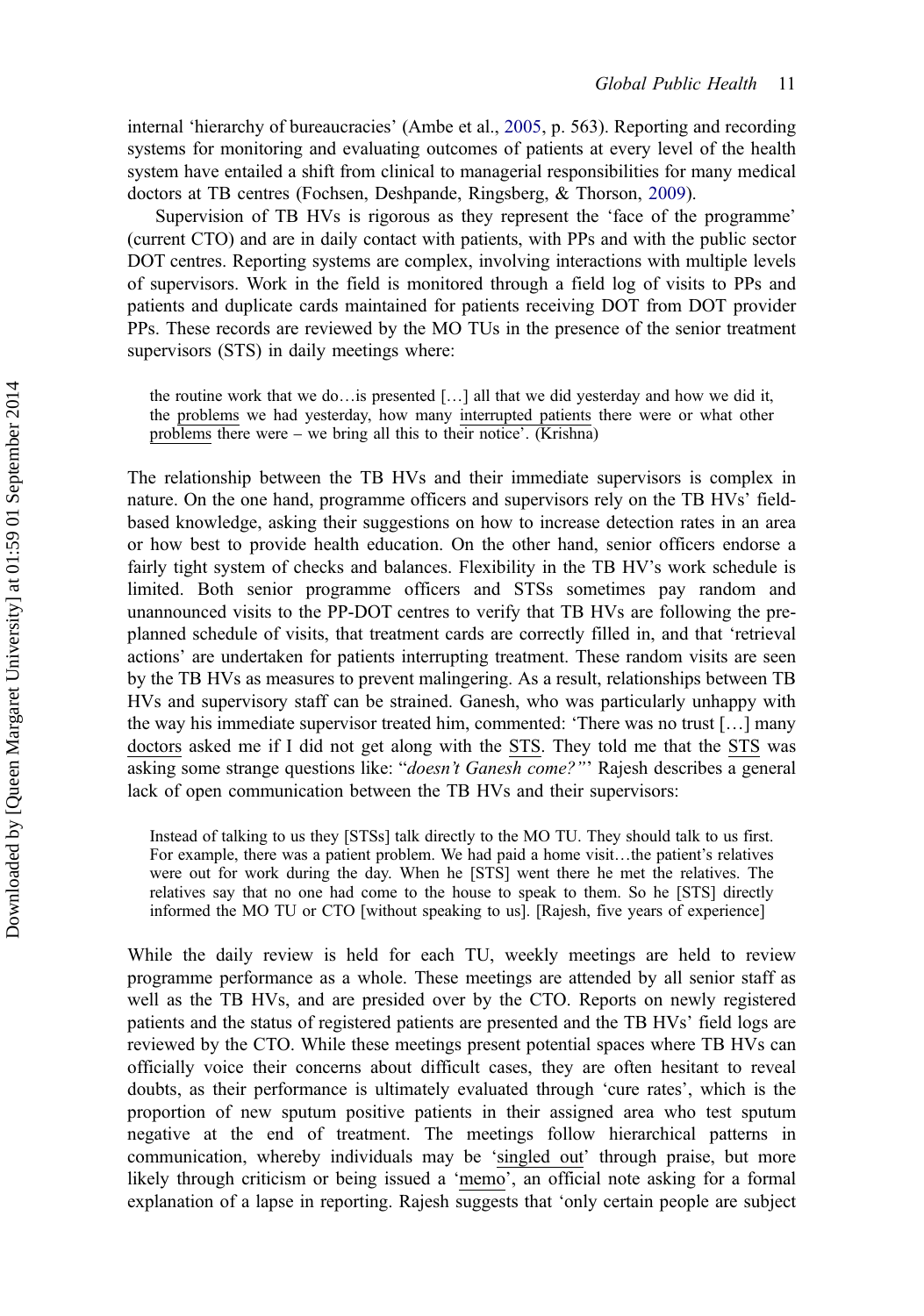to that. Meaning that one person will be made the target and only he will be harassed. Every time, only his diary will be checked…repeatedly'. Shailesh adds wistfully: 'If there is a situation [problem], all of them [senior officers] reprimand us all the time… it's ok… but if there is a pat on the back from time to time, it would feel so much better'.

While TB HVs' ability to convince patients to get back on treatment, or to persuade PPs to work with the programme are based in their familiarity with patients and PPs, too much familiarity is considered undesirable by senior officers, possibly compromising monitoring relationships. In addition to supervisory visits and disciplinary memos, a more serious measure to keep TB HVs in check is to reshuffle administrative areas handled by each TB HV. Intended to avoid complacency resulting from working in a particular area over an extended period of time, the transfer of staff causes upheaval in the work routines of TB HVs and the relationships they have built up with patients and PPs. Rajesh bitterly comments:

There was no need for the transfers and it feels like it was made to trouble someone. It results in […] tension, mental stress. […]They say the detection rate, cure rate was good. Then what was the reason for the transfers?

Although TB HVs are held accountable for the programme's efforts to expand DOTS through the PPM, they ultimately do not hold formal status or authority to challenge decisions or make changes. Ganesh expressed a widely held frustration:

It is a one-way system with health workers. It is not that all improvements should be through the health workers…the officers are at fault as well. But they are officers. We cannot tell them directly to their faces. And they also are not ready [to take the criticism]. […]Because of this, whatever they say, we have to nod 'yes' in front of them … It should not be like this. We [also] have expectations from them.

#### **Discussion**

The health system is not simply a mechanical structure to deliver technical interventions the way a post office delivers a letter. Rather, health systems are core social institutions. They function at the interface between people and the structures of power that shape their broader society. [Freedman, [2005](#page-19-0), p. 20]

Relational concepts like 'partnership', 'contract' and 'integration' feature prominently in the terminology of PPP, implicating different types of relationships and forms of accountability across the public–private divide in health care (Birungi, Mugisha, Nsabagasani, Okuonzi, & Jeppsoon, [2001;](#page-18-0) Blaauw et al., [2003](#page-18-0); De Costa et al., [2008](#page-18-0); Fochsen et al., [2009\)](#page-19-0). However, surprisingly little attention has been paid to the groundlevel experiences of health workers tasked with implementing these initiatives. The PPM-DOTS in Sundernagar is one example of a global health policy imperative that placed new demands on frontline health workers as extensions of the formal health system.

As the research came to an end, the initiative had been in place for nearly 10 years, with TB HVs actively involved since three years. When asked about the role of TB HVs in the PPM, the senior programme officers had very different views. The former CTO said rather dismissively that TB HVs were 'only like postmen, keeping the boxes and conveying the messages from the doctor, sending the report […] A TB HV is not a technical person so cannot make any impact on [treatment] outcomes as such'. In contrast, the current CTO enthusiastically described the TB HV as 'the grass root workers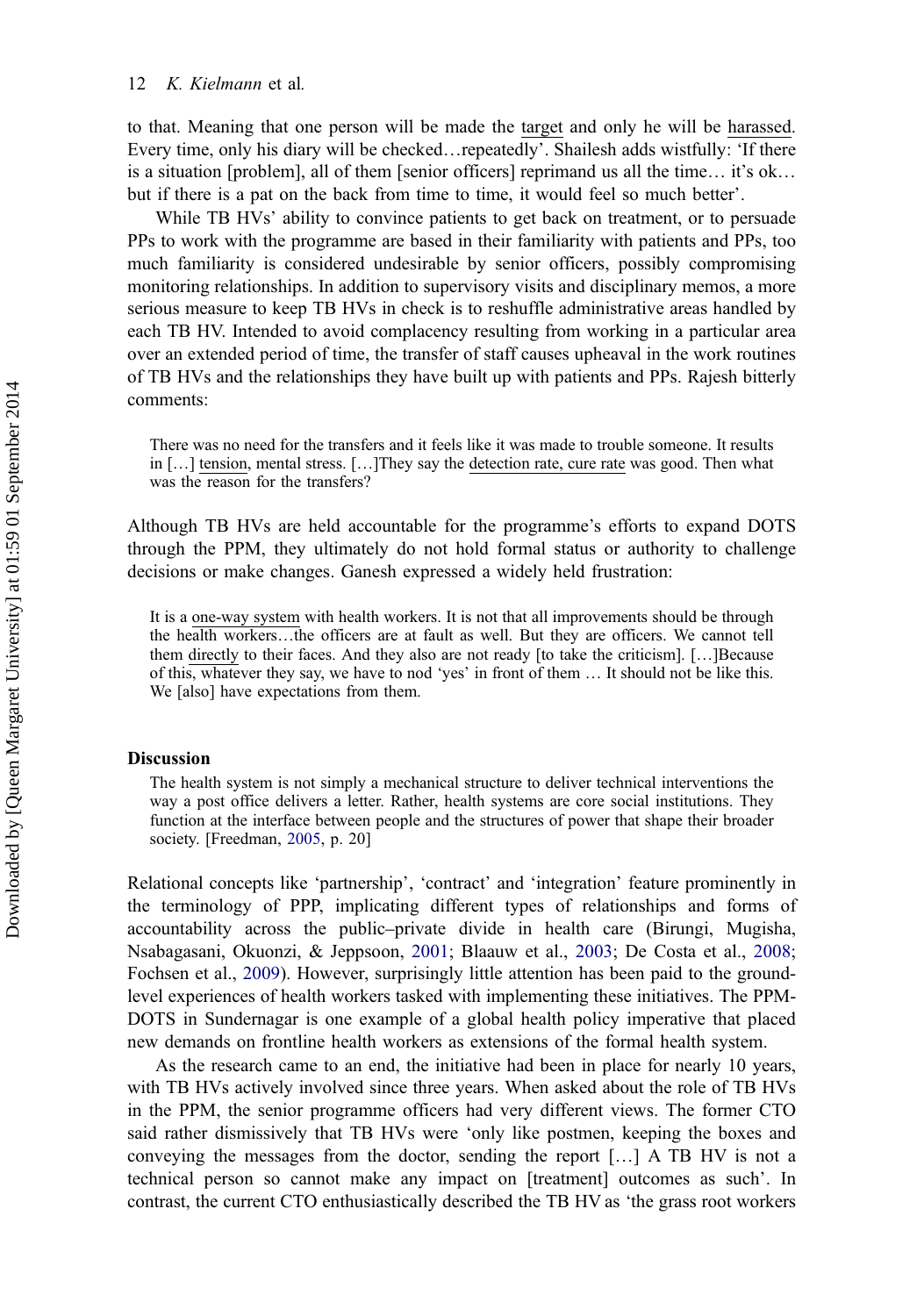in this partnership', reminding us that 'this partnership depends on the TB HVs working well with the doctors'.

While the former CTO focused on *technical* treatment outcomes as the ultimate aim of the PPM, the current CTO valued the implications of creating good *social* relationships – 'working well with the doctors' – for soldering the PPM-DOTS. These perceptions do not necessarily conflict. However, a focus on the former may obscure important mechanisms through which low-level, frontline health workers like TB HVs contribute to partnerships in the health system.

Our study focused on a small initiative undertaken by a local programme, one that appears to be a deviant case in terms of its sustainability. The experiences of the eight TB HV represented here are highly individual and subjective, and may not be generalisable for the universe of frontline health workers involved in TB control. However, we drew on the TB HVs accounts of their working lives and practices here not so much to comment on their viability as effective agents in the PPM-DOTS, but rather to highlight the critical importance of social and power relations in facilitating (or hindering) health systems' goals of partnership and integration.

Adapting Newman's ([1998\)](#page-20-0) framework of public sector relationships in the health system, we suggest that the relationships described among the diverse actors engaged in the PPM-DOTS are structured not only by the programme's practices of clinical governance, but also by social hierarchies that permeate the broader context of medical pluralism in India. As in many other countries, the reality of pluralistic practice in India is not represented by distinct, independent health care traditions, but rather by more 'porous' boundaries where 'many types of providers operate and markets for almost all medical goods and services have emerged in a largely unregulated way' (Bloom & Standing, [2008,](#page-18-0) p. 2069). In this context, partnerships such as that represented by PPM-DOTS are not just institutional arrangements but rather, sets of interactions among a broad range of actors who have different sources of legitimacy, power and willingness to contribute towards a shared goal. Changes to systems of governance – as are subtly introduced through the intervention of TB HVs in the PPM-DOTS – 'invariably affect the distribution of power between various actors, they determine the systems and structures through which accountability is supposed to operate, and they reflect different levels of trust' (Rowe & Calnan [2006](#page-20-0), p. 379).

Convinced that DOTS is an appropriate way of demonstrating 'care' for TB patients, TB HVs assume a sense of civic duty in protecting the 'greater good' as public health workers. At the same time, they actively intervene in patients' lives based on their familial proximity and derive satisfaction in knowing they have contributed towards the 'cure' of individual patients. This is experienced by health worker cadres positioned between programmes and individual medical practitioners across diverse settings. Justice's ([1983\)](#page-19-0) seminal study on the role of the peon in Nepal's health system points to the paradox of the 'invisible' government clerk who assumes critical health care tasks for patients who cannot access the system. Brownlie and Howson ([2006\)](#page-18-0) describe health visitors participating in immunisation programmes in the UK, who respond to 'centralized information' in conflicting ways, both 'delivering the "normalizing judgments" essential to governmentality' (p. 439) and establishing relationships with clients that enable the provision of valuable information. In the Indian setting, 'conflicting accountabilities' have been described for doctors struggling to balance the requirements of DOTS with the needs of patients and their relatives (Fochsen et al., [2009](#page-19-0)). In our study, TB HVs' relationships with patients are framed not only through RNTCP directives, but through a prevailing culture of paternalism that assumes patients – especially if less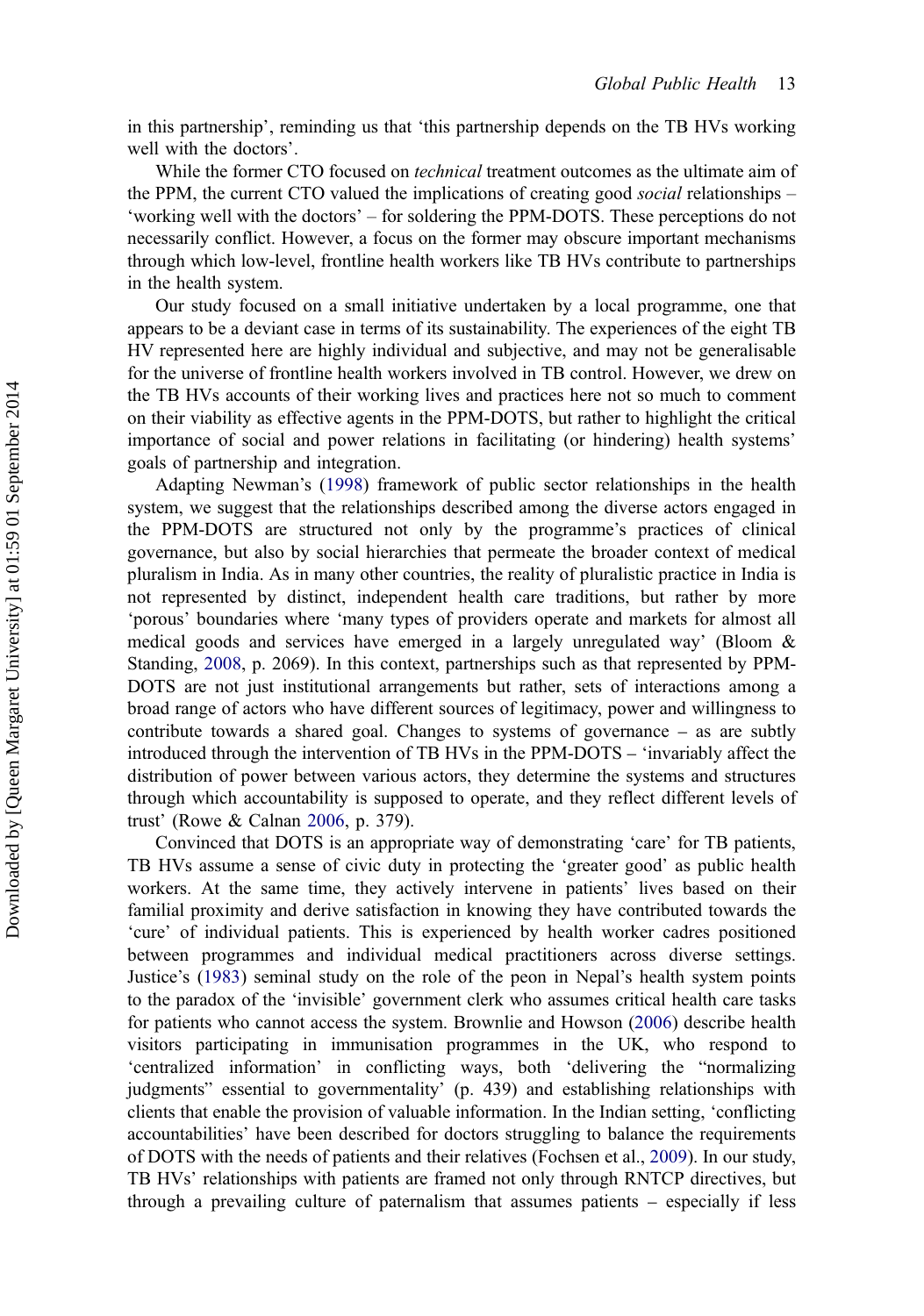educated, younger or female – have limited awareness or agency in health-related decision-making (Datye et al., [2006](#page-18-0); Fochsen, Deshpande, & Thorson, [2006;](#page-19-0) Kielmann et al., [2005\)](#page-19-0).

In relationships with PPs, TB HVs oscillate between towing and breaking rank to fulfil both programme directives and practitioners' professional interests. Building working relations with PPs entail rites of passage that are shaped by the context of pluralistic practice, in which different medical traditions compete for patients and reputation (Khare, [1996](#page-19-0); Kielmann et al., [2005;](#page-19-0) Nichter, [2002](#page-20-0)). The TB HVs are able to gain a certain complicity with PPs through shared knowledge of patients and liminal status as health providers. Both TB HVs and PPs experience patients' life circumstances at first hand, expressing the need to adapt DOTS to meet the needs of vulnerable patients (Khan, Walley, Witter, Shah, & Javeed, [2005](#page-19-0)). Ironically, in the public health literature, these views and practices represent 'conflicting perceptions' – barriers to PPM-DOTS and the target orientation of the RNTCP (De Costa et al., [2008;](#page-18-0) Vyas et al., [2003](#page-20-0)).

Yet the relationship between TB HVs and PPs is precarious, as the TB HVs have to show up PPs' 'bending the rules' for individual patients as well as their lapses in reporting duties. Relationships with supervisors are inherently tense as a result of the need to meet targets, which serve to 'align managerial and clinical rationalities' (Flynn, [2002,](#page-19-0) p. 164). In a quasi-Kafkaesque division of labour, programme supervisors monitor TB HVs, who monitor the PP-DOT providers, who monitor the patients. As described elsewhere (Brownlie & Howson, [2006;](#page-18-0) George, [2009;](#page-19-0) Harrison & Dowswell, [2002](#page-19-0); Murphy, [2003](#page-20-0)), this mechanism of 'bureaucratic compliance' (George, [2009](#page-19-0)) appears to confer an important role for health workers in a hierarchical, multi-layered 'field' context but 'restricts their capacity to exercise any real professional judgement in an expanded public health role' (Brownlie & Howson, [2006,](#page-18-0) p. 441).

Successful integration of PPM-DOTS into the public health system has remained elusive (Mahendradhata et al., [2007\)](#page-19-0), in part because efforts to implement 'partnerships' often fail to take account of working relations among significant actors on the ground (Birungi et al., [2001\)](#page-18-0). Previous work on PPM-DOTS in India has noted the importance of communication and 'interaction at the individual level' to build trust between programme staff and PPs who are unequal 'partners' (Ambe et al., [2005](#page-18-0)). Trust is more generally seen as an effective and ethical way of 'framing' health systems relationships (Gilson [2003](#page-19-0)), yet trust is strongly shaped by cultural norms that govern the form and content of relationships across gender, age, occupation and other relevant social divisions. Professional and social identity are closely allied; health workers who are 'respected for their skills and access to resources […] are expected to use these important relations of social reciprocity' (Kyaddondo & Whyte, [2003,](#page-19-0) p. 330). However, the role of frontline health workers like TB HVs in soldering key health systems relationships remains undervalued (Justice, [1983](#page-19-0); Manongi, Marchant, & Bygbyerg, [2006](#page-20-0); Mathauer & Imhoff, [2006](#page-20-0)).

# Conclusion

As multi-drug resistant TB emerges as a major threat in India, both community-based frontline health workers as well as the private sector have become the focus of renewed efforts to revive PPM-DOTS for management and control of TB. Our insights from Sundernagar suggest the need for public sector staff to increase efforts to build and sustain relationships with the private sector in order to enable viable 'partnerships' that can contribute to improving outcomes for TB patients. As hidden links in the PPM-DOTS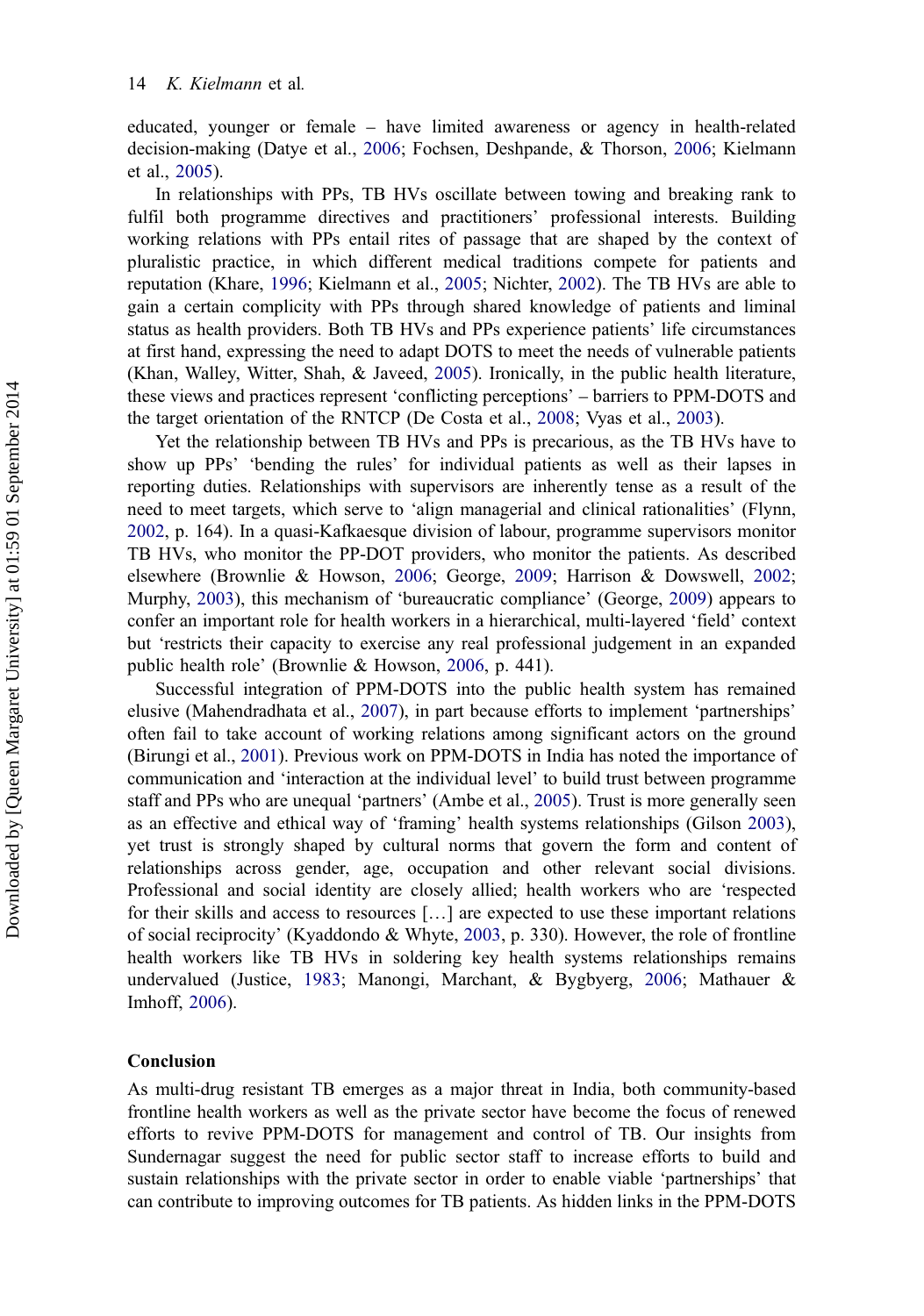<span id="page-17-0"></span>chain, TB HVs need formal acknowledgement, supportive supervision and the opportunity to acquire new skills. If officially recognised and respected as 'partners', TB HVs might take on more active roles in identifying commonly recurring problems, initiating change processes and evaluating improvements in the programme (Béhague, Kanhonou, Filippi, Lègonou, & Ronsman, [2008](#page-18-0); Dieleman, Gerretsen, & Jan van der Wilt, [2009](#page-19-0)). This is especially relevant given their proximity and close attention to the multiple layers and forms of accountability in the PPM-DOTS. As George ([2009\)](#page-19-0) argues, the external accountability of public health programmes 'cannot be realised in the absence of internal accountability between health administrators and workers' (p. 209). In order for accountability mechanisms to effectively mediate relationships between the different and inherently unequal sets of actors involved in PPM, they need perhaps to change the 'terms of engagement' and 'transform them in legitimising ways' (George, [2003](#page-19-0), p. 11).

While generic recommendations for improving accountability need to be translated into dynamic processes that closely follow the logic of local practices and actors (George, [2003\)](#page-19-0), it is worth taking note of the limiting parameters of context specificity: 'partnerships' such as that represented by the Sundernagar PPM-DOTS are both enabled and constrained by the wider cultures of pluralism, social hierarchy and paternalism that pervade working relationships in the Indian health system. In this environment, TB HVs' daily adjustments of professional and personal ethic constitute balancing acts in the divide between public and private health goals.

## Acknowledgements

Although unable to acknowledge their names for confidentiality reasons, we are very grateful to the former Municipal Commissioner, former Medical Director and both the former and current CTOs of Sundernagar for granting us permission to carry out the project, for their insights on PPM-DOTS and their support throughout the study. Many thanks to the eight TB HVs for sharing their views and working life experiences with us – it is their dedication to the PPM-DOTS that inspired us to write this paper. Ruth Fitzgerald and Anuj Kapilashrami provided pertinent comments on an earlier version of this paper. We also acknowledge the support of Professor R.K. Mutatkar, former President of MAAS, and our colleagues at MAAS-CHRD.

#### Funding

The study was funded through the Department for International Development, UK (TB Knowledge Programme and the Communicable Diseases RPC – TARGETS [grant number HD205] and the Municipal Corporation of the town we have called Sundernagar.

#### **Notes**

- 1. The Department of Indian Systems of Medicine and Homeopathy (ISM&H) was created in March 1995 and re-named as the Department of Ayurveda, Yoga & Naturopathy, Unnani, Siddha and Homeopathy (AYUSH) in November 2003 with a view to providing focused attention to the development of Education & Research in Ayurveda, Yoga & Naturopathy, Unnani, Siddha and Homeopathy systems.
- 2. Under the RNTCP, one TB HV serves a population of 100,000.
- 3. General practitioners, general physicians or chest physicians were included in the study while a total of 92 specialists namely surgeons, dermatologists and dentists who rarely saw TB patients were excluded. Out of the 675 PPs found eligible for the survey, pre-test interviews were conducted with 46 PPs, 6 paediatricians were excluded as they did not see any adult patients, 41 PPs refused to participate, 16 PPs were unavailable, 45 PPs had closed their clinics since the census and 17 PPs could not be located. Out of the 504 PPs surveyed, seven interviews were discarded due to poor quality.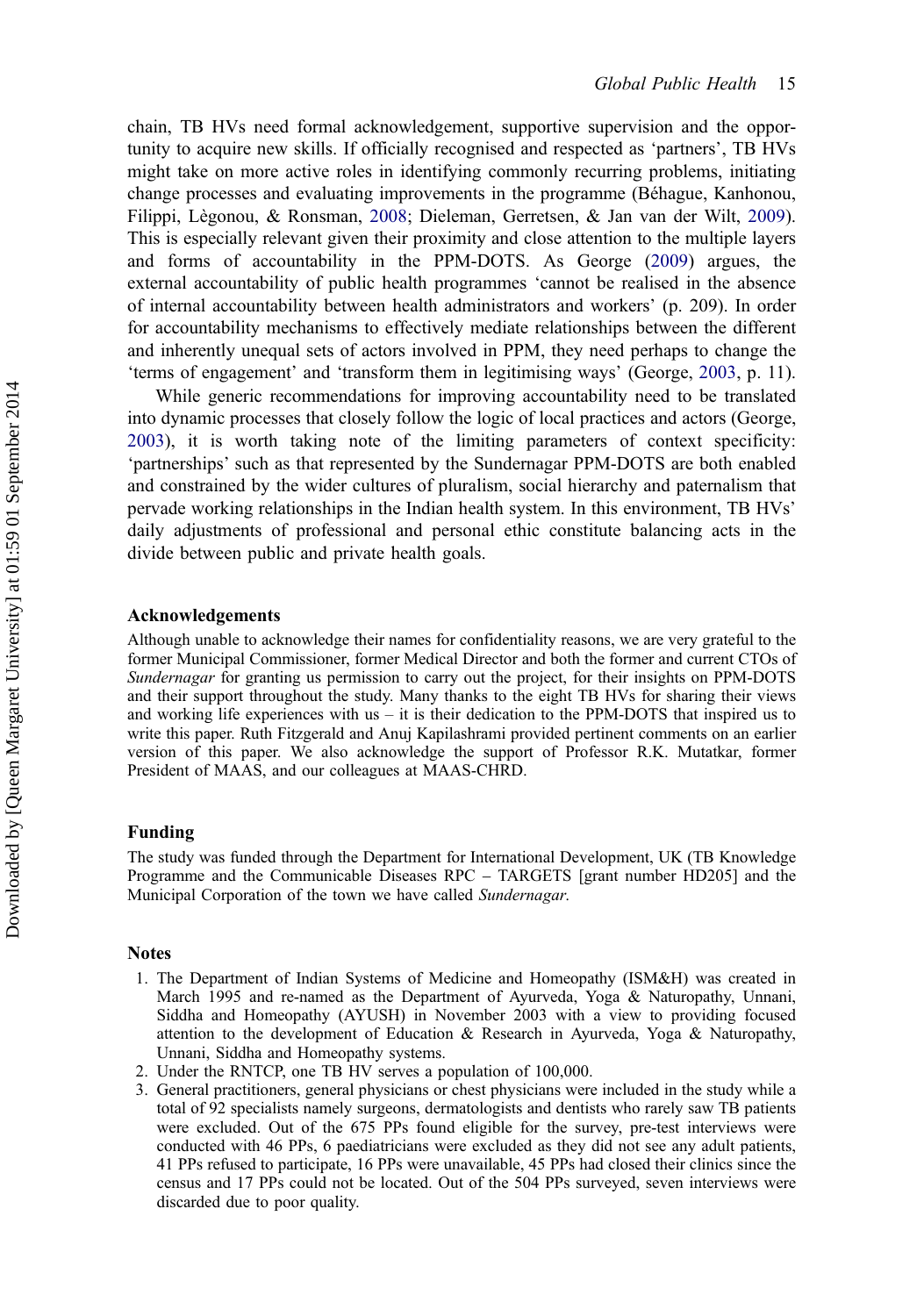## <span id="page-18-0"></span>16 K. Kielmann et al.

- 4. One TB HV refused the interview and two were excluded as they were newly recruited and lacked experience.
- 5. Module for multi-purpose workers and other DOT providers, June 2005.
- 6. Lamps are traditionally lit at dusk, considered an auspicious period for business and prosperity. Businessmen discourage those seeking alms at this time, since 'giving' at this hour symbolises giving away wealth from the establishment.
- 7. MBBS stands for 'Bachelor of Medicine, Bachelor of Surgery'. In India, it is the first qualifying degree for a physician trained in biomedicine.
- 8. BHMS stands for Bachelor of Homeopathic Medicine and Surgery, BAMS refers to Bachelor of Ayurvedic Medicine and Surgery. Ayurveda is an indigenous tradition, while homeopathy is an 'imported' tradition, however, both are included within the five medical traditions contributing to the national health system.
- 9. Of the total PPs surveyed ( $n = 497$ ), 88% were non-allopaths. The overwhelming majority of the PP-DOT providers  $(n = 150/164)$  were non-allopaths.
- 10. This is figuratively taken to imply the use of political clout to forgo accountability.

#### References

- Ambe, G., Lönnroth, K., Dholakia, Y., Copreaux, J., Zignol, M., Borremans, N., & Uplekar, M. (2005). Every provider counts: Effect of a comprehensive public–private mix approach for TB control in a large metropolitan area in India. International Journal of Tuberculosis and Lung Diseases, 9, 562–568. Retrieved from [http://www.ingentaconnect.com/content/iuatld/ijtld/2005/](http://www.ingentaconnect.com/content/iuatld/ijtld/2005/00000009/00000005/art00017) [00000009/00000005/art00017](http://www.ingentaconnect.com/content/iuatld/ijtld/2005/00000009/00000005/art00017)
- Arora, V. K., Sarin, R., & Lonnroth, K. (2003). Feasibility and effectiveness of a public–private mix project for improved TB control in Delhi, India. International Journal of Tuberculosis and Lung Diseases, 7, 1131–1138. Retrieved from [http://www.ingentaconnect.com/content/iuatld/ijtld/](http://www.ingentaconnect.com/content/iuatld/ijtld/2003/00000007/00000012/art00004) [2003/00000007/00000012/art00004](http://www.ingentaconnect.com/content/iuatld/ijtld/2003/00000007/00000012/art00004)
- Atkinson, S. (2002). Political cultures, health systems and health policy. Social Science & Medicine, 55(1), 113–124. doi:[10.1016/S0277-9536\(01\)00213-1](http://dx.doi.org/10.1016/S0277-9536(01)00213-1)
- Baer, H. A., Singer, M., & Susser, I. (2003). Medical anthropology and the world system (2nd ed.). Westport, CT: Praeger Publishers.
- Béhague, D. P., Kanhonou, L. G., Filippi, V., Lègonou, S., & Ronsman, C. (2008). Pierre Bourdieu and transformative agency: A study of how patients in Benin negotiate blame and accountability in the context of severe obstetric events. Sociology of Health and Illness, 30, 489–510. doi:[10.1111/j.1467-9566.2007.01070.x](http://dx.doi.org/10.1111/j.1467-9566.2007.01070.x)
- Bhardwaj, R. (2010). Medical pluralism in India—The interface of complementary and alternative therapies with allopathy. In A. Mishra (Ed.), Health illness and medicine: Ethnographic readings (pp. 30–60). New Delhi: Orient Blackswan.
- Birungi, H., Mugisha, F., Nsabagasani, X., Okuonzi, S., & Jeppsoon, A. (2001). The policy on private–public mix in the Ugandan health sector: Catching up with reality. Health Policy and Planning, 16(Suppl 2), 80–87. doi:[10.1093/heapol/16.suppl\\_2.80](http://dx.doi.org/10.1093/heapol/16.suppl_2.80)
- Blaauw, D., Gilson, L., Penn-Kekana, L., & Schneider, H. (2003). Organisational relationships and the 'software' of health sector reform. Background Paper, Disease Control Priorities Project (DCPP) Capacity Strengthening and Management Reform. Johannesburg: Centre for Health Policy, University of the Witwatersrand School of Public Health. Retrieved from [http://www.](http://www.dcp2.org/file/38/wp23.pdf) [dcp2.org/file/38/wp23.pdf](http://www.dcp2.org/file/38/wp23.pdf)
- Bloom, G., & Standing, H. (2008). Future health systems: Why future? Why now? Social Science & Medicine, 66, 2067–2075. doi:[10.1016/j.socscimed.2008.01.032](http://dx.doi.org/10.1016/j.socscimed.2008.01.032)
- Brownlie, J., & Howson, A. (2006).'Between the demands of truth and government': Health practitioners, trust and immunisation work. Social Science & Medicine, 62, 433–443. doi:[10.1016/j.socscimed.2005.05.033](http://dx.doi.org/10.1016/j.socscimed.2005.05.033)
- Central TB Division, Directorate General of Health Services. (2010). About the RNTCP. Retrieved from <http://www.tbcindia.org/RNTCP.asp>
- Datye, V., Kielmann, K., Sheikh, K., Deshmukh, D., Deshpande, S., Porter, J., & Rangan, S. (2006). Private practitioners' communications with patients around HIV testing in Pune, India. Health Policy and Planning, 21, 343–352. doi:[10.1093/heapol/czl021](http://dx.doi.org/10.1093/heapol/czl021)
- De Costa, A., Johansson, E., & Diwan, V. K. (2008). Barriers of mistrust: Public and private health sectors' perceptions of each other in Madhya Pradesh, India. *Qualitative Health Research*, 18, 756–766. doi[:10.1177/1049732308318504](http://dx.doi.org/10.1177/1049732308318504)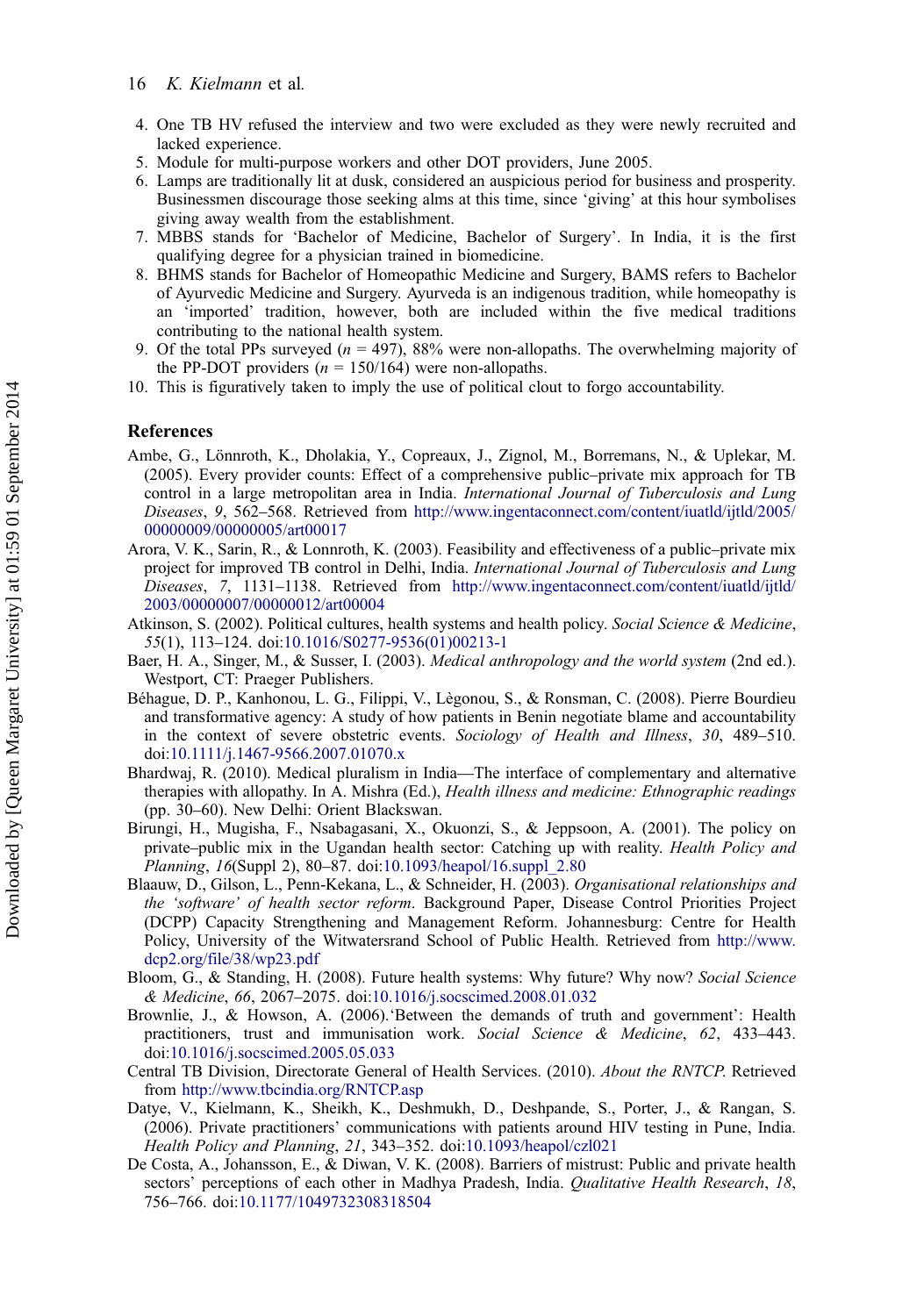- <span id="page-19-0"></span>Dewan, P. K., Lal, S. S., Lonnroth, K., Wares, F., Uplekar, M., Sahu, S., & Chauhan, L. S. (2006). Improving tuberculosis control through public–private collaboration in India: Literature review. British Medical Journal, 332, 574–578. doi[:10.1136/bmj.38738.473252.7C](http://dx.doi.org/10.1136/bmj.38738.473252.7C)
- Dieleman, M., Gerretsen, B., & Jan van der Wilt, G. (2009). Human resource management interventions to improve health workers' performance in low and middle income countries: Area list review. Health Research Policy and Systems, 7, 7. doi[:10.1186/1478-4505-7-7](http://dx.doi.org/10.1186/1478-4505-7-7)
- Flynn, R. (2002). Clinical governance and governmentality. Health, Risk, & Society, 4, 155–173. doi:[10.1080/13698570220137042](http://dx.doi.org/10.1080/13698570220137042)
- Fochsen, G., Deshpande, K., & Thorsen, A. (2006). Power imbalance and consumerism in the doctor–patient relationship: Health care providers' experiences of patient encounters in a rural district in India. Qualitative Health Research, 16, 1236-1251. doi[:10.1177/1049732306293776](http://dx.doi.org/10.1177/1049732306293776)
- Fochsen, G., Deshpande, K., Ringsberg, K., & Thorson, A. (2009). Conflicting accountabilities: Doctor's dilemma in TB control in rural India. Health Policy, 89, 160-167. doi:[10.1016/j.](http://dx.doi.org/10.1016/j.healthpol.2008.05.013) [healthpol.2008.05.013](http://dx.doi.org/10.1016/j.healthpol.2008.05.013)
- Freedman, L. P. (2005). Achieving the MDGs: Health systems as core social institutions. Development, 48(1), 19–24. doi:[10.1057/palgrave.development.1100107](http://dx.doi.org/10.1057/palgrave.development.1100107)
- George, A. (2003). Accountability in health services: Transforming relationships and contexts. Working Paper Series 13(1), Harvard Centre for Population and Development, Harvard School of Public Health.
- George, A. (2009). 'By papers and pens, you can only do so much': Views about accountability and human resource management from Indian government health administrators and workers. International Journal of Health Planning and Management, 24, 205–224. doi[:10.1002/hpm.986](http://dx.doi.org/10.1002/hpm.986)
- Gilson, L. (2003). Trust and the development of health care as a social institution. Social Science & Medicine, 56, 1453–1468. doi:[10.1016/S0277-9536\(02\)00142-9](http://dx.doi.org/10.1016/S0277-9536(02)00142-9)
- Gilson, L., Hanson, K., Sheikh, K., Agyepong, I. A., Ssengooba, F., & Bennett, S. (2011). Building the field of health policy and systems research: Social science matters. PLoS Medicine, 8, e1001079. doi[:10.1371/journal.pmed.1001079](http://dx.doi.org/10.1371/journal.pmed.1001079)
- Harper, I. (2009). National tuberculosis control programmes of Nepal and India: Are they using the correct treatment regimens? Journal of Health Studies, 2(1-3), 51-67. Retrieved from [http://](http://www.jhs.co.in/articles/showArticle.aspx?aid=47) [www.jhs.co.in/articles/showArticle.aspx?aid=47](http://www.jhs.co.in/articles/showArticle.aspx?aid=47)
- Harrison, S., & Dowswell, G. (2002). Autonomy and bureaucratic accountability in primary care: What English general practitioners say. Sociology of Health and Illness, 24, 208–226. doi:[10.1111/1467-9566.00291](http://dx.doi.org/10.1111/1467-9566.00291)
- Justice, J. (1983). The invisible worker: The role of the peon in Nepal's health service. Social Science & Medicine, 17, 967–970. doi:[10.1016/0277-9536\(83\)90223-X](http://dx.doi.org/10.1016/0277-9536(83)90223-X)
- Kelkar-Khambete, A., Kielmann, K., Pawar, S., Porter, J., Inamdar, V., Datye, A., & Rangan, S. (2008). India's tuberculosis control program: Looking beyond detection and cure. International Journal of Tuberculosis and Lung Diseases, 12(1), 87–92. Retrieved from [http://www.](http://www.ingentaconnect.com/content/iuatld/ijtld/2008/00000012/00000001/art00017) [ingentaconnect.com/content/iuatld/ijtld/2008/00000012/00000001/art00017](http://www.ingentaconnect.com/content/iuatld/ijtld/2008/00000012/00000001/art00017)
- Kielmann, K., Deshmukh, D., Deshpande, S., Datye, V., Porter, J., & Rangan, S. (2005). Managing uncertainty around HIV/AIDS in an urban setting: Private medical providers and their patients in Pune, India. Social Science and Medicine, 61, 1540–1550. doi[:10.1016/j.](http://dx.doi.org/10.1016/j.socscimed.2005.02.008) [socscimed.2005.02.008](http://dx.doi.org/10.1016/j.socscimed.2005.02.008)
- Khan, M. A., Walley, J. D., Witter, S. N., Shah, S. K., & Javeed, S. (2005). Tuberculosis patient adherence to direct observation: Results of a social study in Pakistan. Health Policy and Planning, 20, 354–365. doi:[10.1093/heapol/czi047](http://dx.doi.org/10.1093/heapol/czi047)
- Khare, R. S. (1996). Dava, Daktar, and Dua: Anthropology of practiced medicine in India. Social Science & Medicine, 43, 837–848. doi:[10.1016/0277-9536\(96\)00128-1](http://dx.doi.org/10.1016/0277-9536(96)00128-1)
- Kyaddondo, D., & Whyte, S. R. (2003).Working in a decentralized system: A threat to health workers' respect and survival in Uganda. International Journal of Health Planning and Management, 18, 329–342. doi[:10.1002/hpm.730](http://dx.doi.org/10.1002/hpm.730)
- Lonnroth, K., Uplekar, M., Arora, V. K., Juvekar, S., Lan, N. T. N., Mwaniki, D., & Pathania, V. (2004). Public–private mix for DOTS implementation—What makes it work? Bulletin of the World Health Organisation, 82, 580–586. Retrieved from [http://www.who.int/bulletin/volumes/](http://www.who.int/bulletin/volumes/82/8/580arabic.pdf?ua=1) [82/8/580arabic.pdf?ua=1](http://www.who.int/bulletin/volumes/82/8/580arabic.pdf?ua=1)
- Mahendradhata, Y., Lambert, M.-L., Boelaert, M., & Van der Stuyft, P. (2007). Engaging the private sector for tuberculosis control: Much advocacy on a meager evidence basis. Tropical Medicine and International Health, 12, 315–316. doi[:10.1111/j.1365-3156.2007.01816.x](http://dx.doi.org/10.1111/j.1365-3156.2007.01816.x)